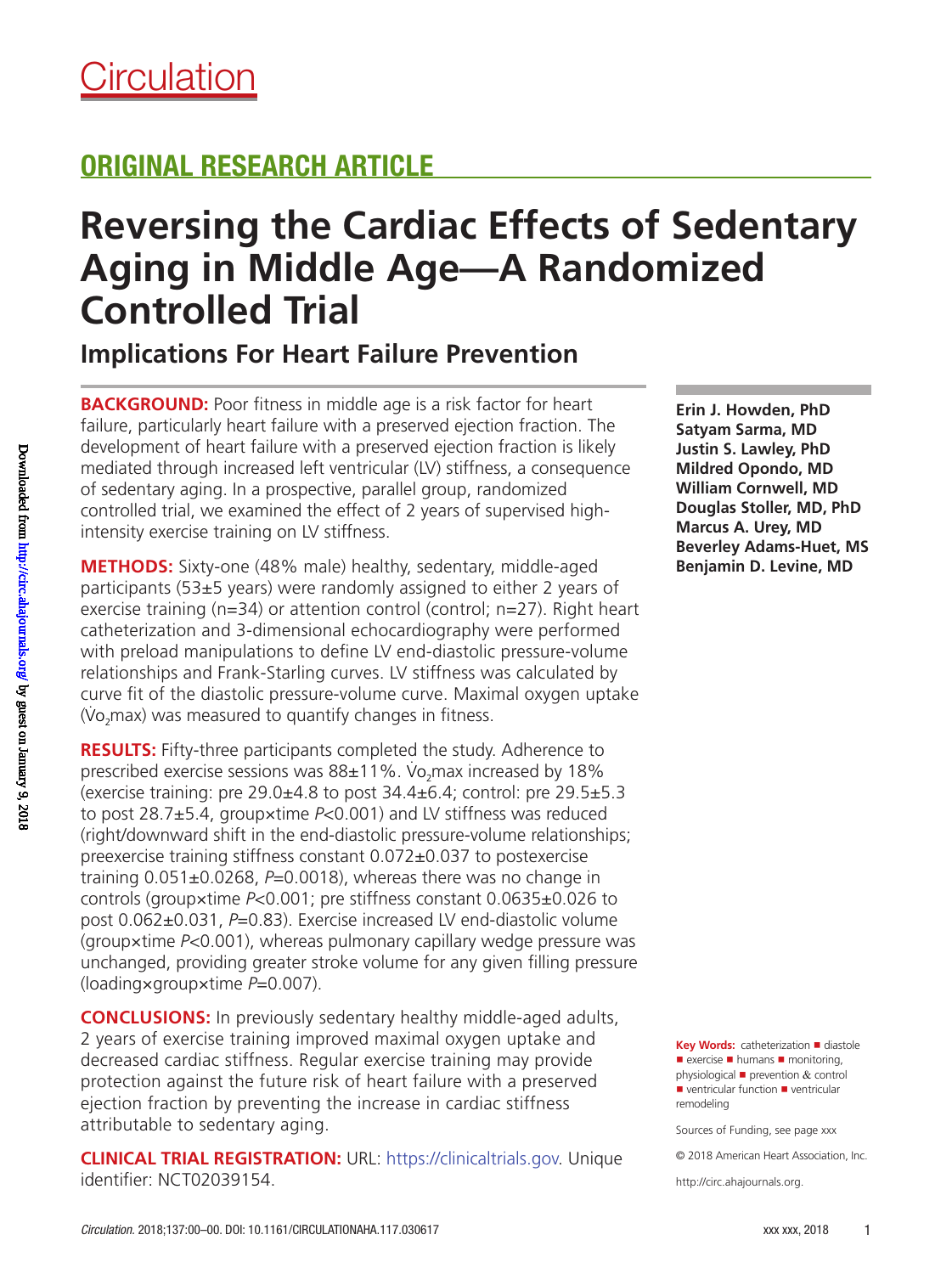## **Clinical Perspective**

### **What Is New?**

- Poor fitness in middle age is a strong predictor of future risk of heart failure and is associated with increased cardiac stiffness, a potential precursor to heart failure with preserved ejection fraction.
- However, waiting until heart failure develops or older age cements the effects of a sedentary lifestyle may be too late.
- This study demonstrates that prolonged (2 years) exercise training, initiated in middle age, can forestall the deleterious effects of sedentary aging by reducing cardiac stiffness and increasing fitness.
- These results provide a mechanistic underpinning and substantial evidence in support of physical activity guidelines.

### **What Are the Clinical Implications?**

- Lifestyle modification with an optimized exercise program including high-intensity and moderateintensity exercise training is an effective strategy to reverse the effects of sedentary aging on the heart.
- Findings support the need for future prospective studies to evaluate the role of exercise training in specific populations at risk of developing heart failure with a preserved ejection fraction.

**S** edentary aging is strongly associated with deleterious changes in cardiovascular function, including an increase in left ventricular (LV) stiffness.<sup>1</sup> Sedentary seniors have small stiff LVs, which are comparable to patients with heart failure with a preserved ejection fraction (HFpEF).<sup>2</sup> In contrast, competitive Masters athletes have large, compliant LVs equivalent to much younger individuals,<sup>3</sup> suggesting that exercise training, performed at a very high level over a lifetime, may counteract the detrimental effects of aging and inactivity on the LV.

Although competitive Masters athletes are a useful model for characterizing the upper limits of cardiovascular protection from prolonged exercise training, the volume of training performed by these individuals  $(≥6)$ days/wk plus competitions) is not feasible for the general population. Although it appears that 4 to 5 days of committed exercise training over decades is adequate to achieve most of this benefit,<sup>4</sup> it is unclear whether exercise training can restore or improve LV compliance in previously sedentary individuals, and if so, when is the optimal stage of life to intervene.

Epidemiological studies show that a measurement of fitness in middle age is the strongest predictor of future heart failure.5–7 Moreover, in observational studies, the dose of exercise associated with reduced heart failure incidence is much higher than that associated

with reduced mortality.<sup>8</sup> However, if exercise is started too late in life (ie, after 65 years) in sedentary individuals, there is little effect on LV stiffness.<sup>9,10</sup> Thus, a lifetime of sedentary aging is associated with a reduction of cardiac plasticity, which cannot be overcome with a year of moderate-intensity exercise training. We recently documented that this LV stiffening begins to be identifiable during middle age with a leftward shift in the LV end-diastolic pressure volume curve.<sup>11</sup> We hypothesize that middle-aged hearts retain some degree of cardiac plasticity and may represent a more optimal time to intervene with aggressive lifestyle modification aimed at improving cardiac stiffness.

Based on these observations and the growing body of literature on the benefits of high-intensity interval training,12,13 we hypothesized that an optimized exercise prescription (≥4 days/wk including high-intensity interval training) initiated in middle age may be an effective strategy to prevent LV stiffening, a key pathophysiologic characteristic of HFpEF. Therefore, we sought to determine the effects of 2 years of supervised exercise training on LV compliance and distensibility in previously sedentary, middle-aged individuals.

### **METHODS**

### **Participant Population and Study Design**

This study was a prospective, parallel group, randomized controlled 2-year exercise training study. Sixty-one healthy, sedentary middle-aged (45–64 years) participants were recruited from the Dallas Heart Study,<sup>14</sup> employees at Texas Health Resources and the University of Texas Southwestern Medical Center, and through local media. For the latter, emails and electronic newsletters were distributed to staff at Texas Health Resources and the University of Texas Southwestern Medical Center. In brief, Texas Health Resources has ≈20500 employees. Emails were sent to all employees in a staggered fashion (ie, the first half or the alphabet followed by the second half of the alphabet ≈1 month later). Three rounds of emails were sent between September 2012 and February 2014. Employees from the University of Texas Southwestern Medical Center responded to a call for participants posted in a weekly institute-wide email circulated to all staff and students. In addition, local newspapers and online media published articles on the benefits of exercise that referred to the trial and included contact information for interested readers. Two hundred sixty-two individuals expressed interest in participating in the study and underwent screening (Figure 1). After obtaining informed consent, all participants were rigorously screened for comorbidities, and were excluded if any of the following conditions were present: hypertension (use of antihypertensive medication or ambulatory systolic blood pressure >135 mmHg), body mass index  $\geq$ 30 kg/m<sup>2</sup>, untreated hypo- or hyperthyroidism, obstructive sleep apnea, chronic obstructive pulmonary disease, tobacco use during past 10 years, coronary artery disease, or structural heart disease. Participants were also excluded if they reported a consistent exercise history that involved exercising for >30 minutes, 3

ORIGINAL RESEARCH ORIGINAL RESEARCH<br>Article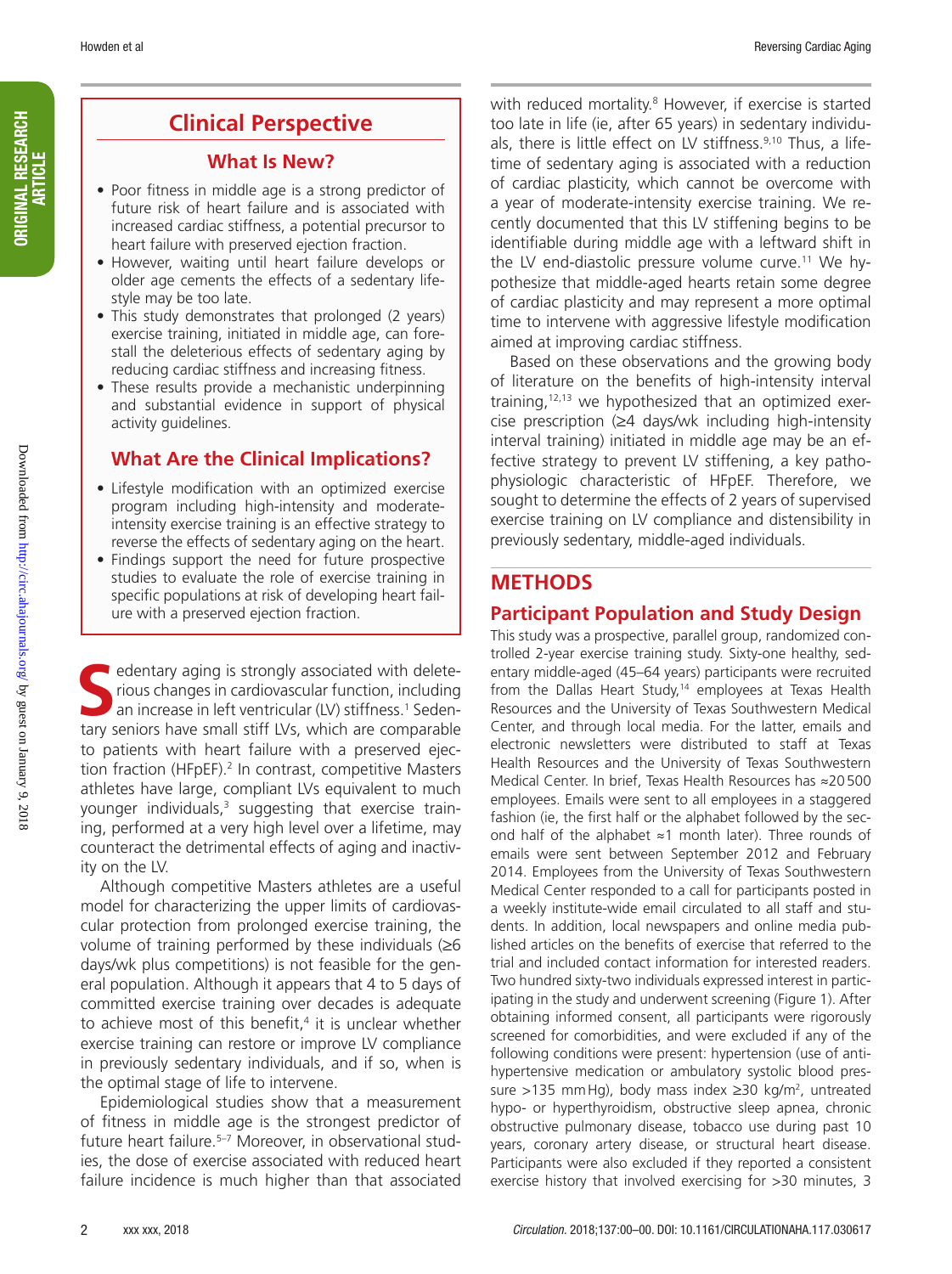ORIGINAL RESEARCH ARTICLE



**Figure 1. Enrollment, randomization, and retention of study participants randomly assigned to the exercise training or control group.**

times/wk or more. A detailed medical history, physical examination, echocardiogram, and exercise stress test for detection of ischemia were performed before participants were enrolled in the study. Eligible participants were randomly assigned by using block randomization by a statistician (B.A.-H.), to either exercise training (ExT) or a balance and flexibility (yoga) control group (control). The ratio was 1.2 ExT to 1 control, because of an expected higher attrition in the ExT group (see sample size calculation below), and groups were stratified by sex. The experimental procedures were explained to all participants, with informed consent obtained as approved by the institutional review boards of the University of Texas Southwestern Medical Center and Texas Health Presbyterian Hospital Dallas. All procedures conformed to the standards set by the Declaration of Helsinki. This trial was registered on ClinicalTrials.gov (NCT02039154) and was overseen by an independent data safety and monitoring board. The data, analytic methods, and study materials will not be made available to other researchers for purposes of reproducing the results or replicating the procedure.

### **Sample Size Calculation**

The primary outcome variable was the change in ventricular chamber stiffness after 2 years of exercise training. Sample size calculations were based on the difference between individually calculated mean stiffness constants of our previous work, which characterized the effects of aging on LV stiffness.11 Based on these findings, we assumed a significant difference in stiffness constant of 24 U with a standard deviation of 30 U, and a within-participant correlation of  $p=0.6$ in a 2-factor (intervention and evaluation time) mixed-model repeated-measures design (intervention is the betweengroup factor, time is repeated) from before to after 2 years

of training. Based on the required between-groups difference and assuming that there would be no change in LV stiffness in controls, with an α-error of 0.05 and a power of 0.80, we required 21 participants per group to be adequately powered to address our hypothesis.

### **Intervention**

### *Exercise Training*

The ExT program followed a periodized approach, where increases in training frequency, duration, and intensity progressed over time. Each participant was provided with an individualized training plan. Exercise physiologists met with participants monthly throughout the intervention. The majority of monthly meetings were conducted in person; however, if this was not logistically possible, meetings were conducted electronically. During the initial training phase, exercise physiologists directly supervised many exercise sessions with the goal of educating participants about the different type of sessions and providing support and guidance to build self-confidence, develop self-efficacy to facilitate the independent completion of the exercise program. During monthly consults, exercise physiologists discussed the individual's progress, reviewed adherence to the intervention, and noted any issues (eg, musculoskeletal injuries, acute illness). The majority of exercise sessions throughout the training program were not supervised, although every session was carefully tracked using heart rate (HR) monitors. To individualize training intensity, the maximal steady state (MSS) zone was first determined from the ventilatory and lactate thresholds measured during the maximal exercise test as previously described.<sup>15</sup> Based on the MSS HR and peak HR (HRpeak), 4 training zones were established for each participant: (1) MSS; (2) base pace (1–20 beats below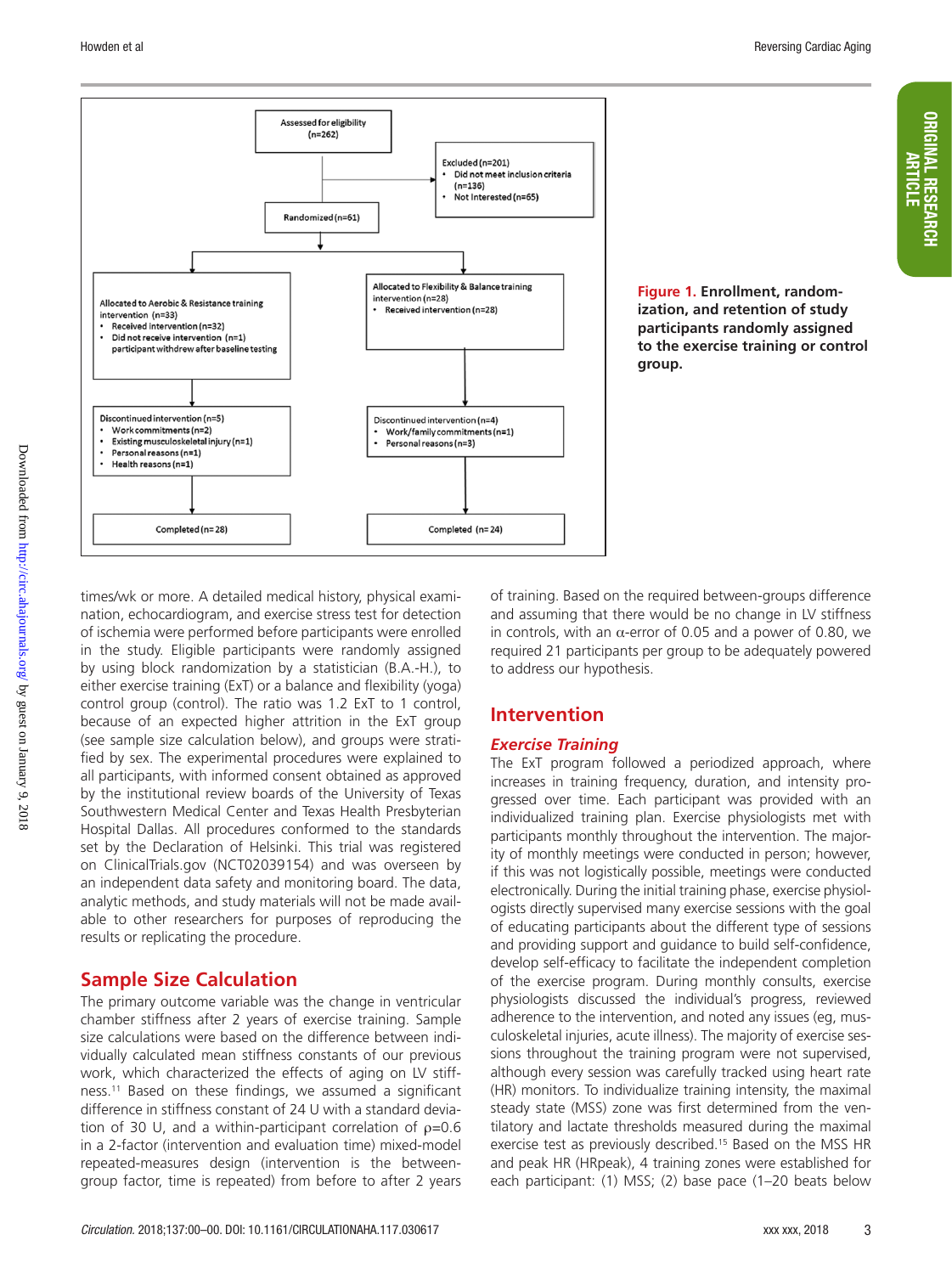MSS); (3) interval (>95% HR peak); and recovery (<br/>base pace). The early training phase (month 1–2) focused on establishing an endurance base and regular exercise routine with participants performing 3, 30-minute base pace sessions per week. As participants acclimated to the training, MSS sessions were added starting with 2 sessions per month during the second month and increasing to 3 sessions in month 3. In the third month, aerobic intervals consisting 4×4 interval sessions (4 minutes of exercise at 95% peak HR followed by 3 minutes of active recovery at 60%–75% peak HR, repeated 4 times) were incorporated.16 A recovery day consisting of 20 to 30 minutes of walking or light aerobic activity followed each interval day. By the sixth month, participants were training 5 to 6 hours per week, including 2 interval sessions, and 1 long (at least an hour) and one 30-minute base pace session each week. This training load was maintained for 4 months. After completion of the 10-month progression, exercise capacity was retested and then participants began the maintenance training phase. Training zones were adjusted to reflect the results of the most recent exercise test. During this period, participants performed only 1 interval session per week plus continuous training. Participants were encouraged to use a variety of exercise equipment (eg, stationary cycle ergometer, treadmill, elliptical trainer) or perform exercise sessions outdoors (eg, running on trails, cycling, swimming) to ensure participant enjoyment and to avoid overuse injuries. To supplement the endurance training, 2 weekly strength training sessions were prescribed. These sessions were designed to focus on whole body functional and core strength to complement the endurance training.

#### *Balance and Flexibility Training (Control)*

The balance and flexibility group was prescribed a combination of yoga, balance, and strength training 3 times per week for 2 years. Participants attended group yoga or stretching classes, or completed online or video classes at home. Participants were asked to refrain from attending hot yoga classes or completing prolonged endurance activities. This prescription allowed for a similar level of interaction with research staff between both groups.

To that end, each participant (ExT group and control group) was assigned an exercise physiologist who monitored their training compliance throughout the 2-year intervention. An exercise log and heart rate monitor (Polar) were used to monitor training compliance. Training load was quantified by the training impulse.17 Specific training impulse calculations for continuous and interval training were used.<sup>18</sup> The mean monthly training load is presented in Figure I in the onlineonly Data Supplement.

#### **Measurements**

#### *Exercise Testing*

Measurements of maximal oxygen uptake were performed with a modified Astrand-Saltin protocol involving incremental exercise on a treadmill, at baseline, 10 months (after the peak training phase), and at 2 years by using the Douglas bag technique; gas fractions were analyzed by mass spectrometry, and ventilatory volumes were analyzed by a Tissot spirometer, as . previously reported.<sup>3</sup> Maximal oxygen uptake (Vo<sub>2</sub>max) was defined as the highest oxygen uptake measured from at least a 30-second Douglas bag.

#### *Echocardiography*

LV images were obtained by 3-dimensional echocardiography (iE33; Phillips Medical System) at all loading conditions during the invasive study. LV end-diastolic volume (LVEDV) was analyzed offline (Qlab 9.0; Phillips) by an experienced cardiologist who was blinded to filling pressures. LVEDV was scaled to body size (LVEDV index). The typical error of the LV volume measurement in our laboratory, expressed as a coefficient of variation, was 10% (95% confidence interval, 8%–12%)

#### *Total Blood Volume*

Total blood volume was measured using the carbon monoxide rebreathing method, modified from that described by Burge and Skinner,<sup>19</sup> and has been reported in detail previously.<sup>20</sup>

#### *Body Composition*

Body density and composition were determined by underwater weighing with correction for residual lung volume.<sup>21</sup>

#### *Right Heart Catheterization*

Right heart catheterization was performed before and after the 2-year intervention. A 6F Swan-Ganz catheter was placed under fluoroscopic guidance through an antecubital vein and advanced into the pulmonary artery. The wedge position of the catheter was confirmed by both fluoroscopy and the presence of typical waveforms. Mean pulmonary capillary wedge pressure (PCWP) and right atrial pressure were determined visually at end expiration using an electronic data measurement system (BIOPAC Systems Inc., Santa Barbara, CA).

#### *Hemodynamics*

Cardiac output (Qc) was determined by the rebreathing technique with acetylene as the soluble gas and helium as the insoluble gas $22$  as the primary measure of Qc; in a few subjects who experienced technical difficulty with the rebreathing maneuver, Qc was calculated from thermodilution. Stroke volume (SV) was calculated from Qc and HR. Total arterial compliance was determined by the ratio of SV and pulse pressure to evaluate central aortic function. Effective arterial elastance was defined as the ratio of end-systolic pressure over  $SV^{23}$ with end-systolic pressure estimated by use of the single-beat method as previously described and validated.<sup>24</sup>

#### **Experimental Protocol**

After 20 minutes of quiet rest, serial hemodynamic measurements (eg, Qc, blood pressure, and HR) were performed to establish a stable baseline. Lower body negative pressure was then used to decrease cardiac filling as previously reported.3,9,25 Measurements including HR, PCWP, right atrial pressure, blood pressure, LVEDV, and Qc were performed after 5 minutes each of –15 mmHg and –30 mmHg lower body negative pressure. The lower body negative pressure was then released. Thereafter, baseline measurements were repeated, and the cardiac filling pressure was measured after rapid infusion (≈200 mL/min) of warm (37°C) isotonic saline. Measurements were repeated after 10 to 15 mL/kg and 20 to 30 mL/kg of saline infusion had been infused.

#### *Assessment of Cardiac Catheterization Data*

In each participant, a LV end-diastolic pressure-volume relationship was constructed by using the PCWP and scaled LVEDV index obtained at each stage of the preload manipulation,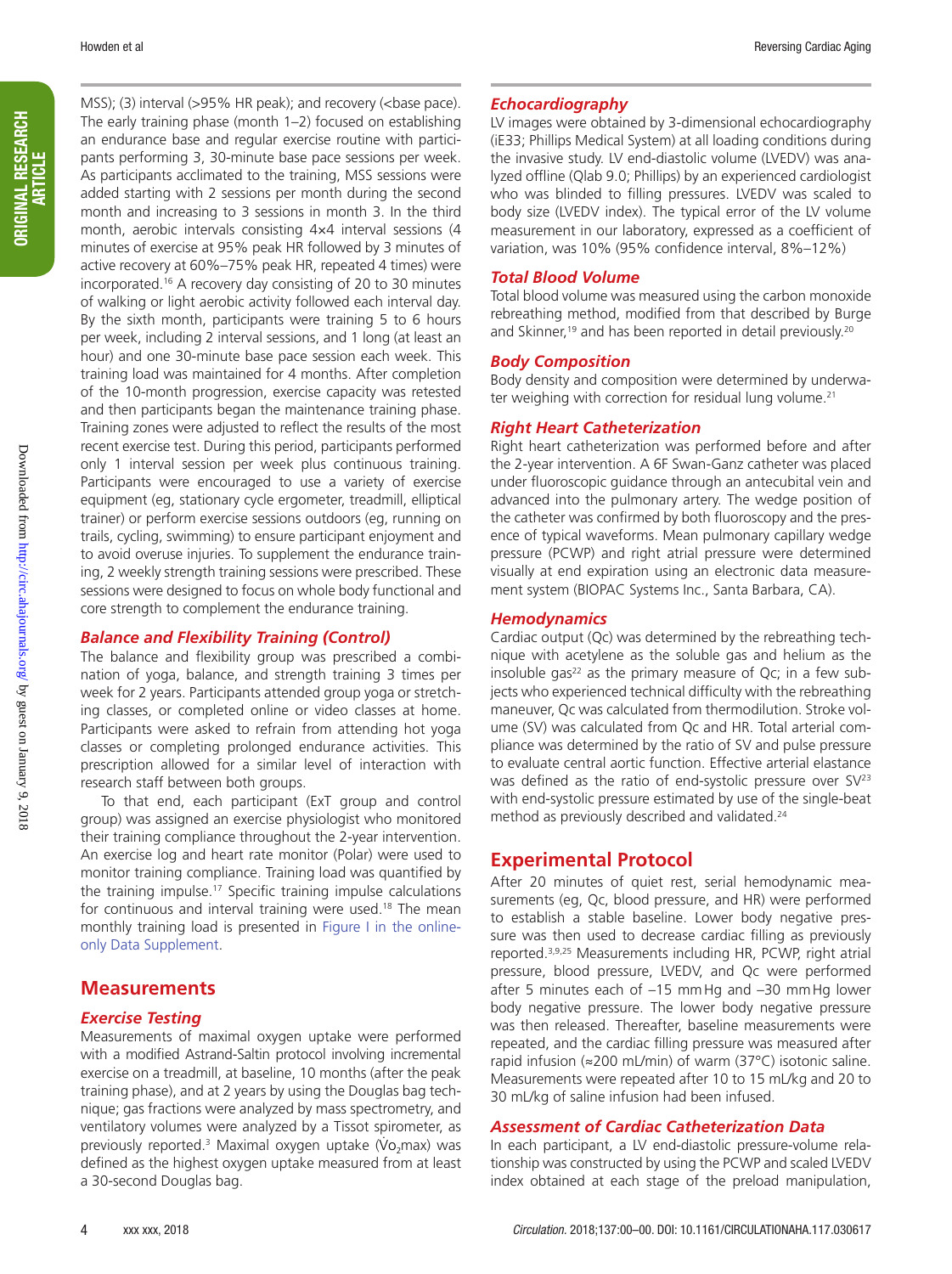Howden et al Reversing Cardiac Aging

as previously reported.4,10 A constant for LV chamber stiffness (stiffness being the inverse of compliance) was modeled using commercially available software (SigmaPlot version 13.0, Systat Software Inc), which uses an iterative technique to solve the following exponential equation<sup>26</sup>:  $= P_{\infty} (exp^{a(V-V0)} - 1)$ , where *P* is PCWP, *P*∞ is pressure asymptote of the curve, *V* is LVEDV, V<sub>0</sub> is the equilibrium volume at which P is assumed to be 0 mmHg, and *a* is the constant that characterizes chamber stiffness. Modeling was performed for each individual participant, at baseline and repeated after 2 years. The averages of the individual LV chamber stiffness constants for all the participants within each group are reported and denoted as individual stiffness. To characterize the overall groups in terms of pressure-volume curves prior to initiating either intervention and after completion of 2 years follow-up–post intervention, a single curve was also fit to the data that were derived from the means of each loading condition, which are referred to as group curves. Because external constraint influences ventricular volumes and pressure, LV end-diastolic transmural pressure-volume relationships were constructed using estimated transmural pressure (PCWP-right atrial pressure).27 Transmural stiffness constants were modeled as described above. PCWP and SV data were used to construct Frank-Starling relationships. The SV, mean arterial pressure (MAP), and 3-dimensional LVEDV data were used to construct preload recruitable stroke work relationships (PRSW=[SV×MAP]/LVEDV). The slope of this relationship was used as an index of global systolic function.28

#### *Statistical Analysis*

Continuous variables are expressed as mean, 95% confidence intervals (CIs), and categorical variables are expressed as n (%). The primary analysis included all participants who completed the 2-year follow-up. Continuous end points were compared between groups by using mixed-effects model repeated-measures analysis. The repeated-measures models included the intervention group factor (control versus ExT), a repeated factor for study visits, and a group×visit interaction term; the study participant was modeled as a random effect. The difference in response between control and ExT groups was assessed via the interaction effect. Pairwise comparisons were made using the least square contrasts derived from these mixed-effects models. Based on prior observations of sex differences in response to exercise training,<sup>15</sup> we performed a post hoc analysis to explore the impact of sex on exercise capacity (Vo<sub>2</sub>max), LVEDV, and LV stiffness. Randomeffects linear regression models with quadratic terms were used to model the relationships in the PCWP and transmural pressure–volume curves and Frank-Starling curves and to compare group responses with tests of interactions between group and independent variables. The covariance structure for mixed-effects models was selected based on Akaike Information Criteria and model parsimony. A 2-sided *P* value of <0.05 was considered statistically significant. The analysis was performed using SAS version 9.4, SAS Institute.

### **RESULTS**

### **Participant Characteristics**

Two-hundred sixty-two participants were screened and assessed for eligibility to participate in this study between August 2012 and February 2014. Of these, 61 participants were randomly assigned (see Figure 1 for Consort diagram and a detailed description in the online-only Data Supplement). The participant characteristics are summarized in Table 1. The 2 groups exhibited similar clinical characteristics including age, sex, ambulatory blood pressure, BMI, and maximal oxygen uptake. In total, 52 participants completed the 2-year study, 28 in the ExT group and 24 in the control group. The primary reason for withdrawal from the study was related to either work or family commitments (n=3) or personal reasons (n=4). One participant withdrew immediately after completion of the pretesting before initiating any intervention.

### **Compliance With Prescribed ExT**

Participants in the ExT group maintained excellent compliance with the 2-year exercise intervention (mean 88±11%). Six participants maintained almost perfect compliance to the prescribed training (completing ≥97% of prescribed sessions).

### **Effect of Exercise Intervention**

We observed a classic training response in the ExT group. Maximal oxygen uptake increased in response to the progressive exercise load from month 1 to 9, before remaining stable during the maintenance training phase. Overall, the intervention resulted in a signif-. icant increase in Vo<sub>2</sub>max of 5.3 (95% CI, 4.15–6.40) mL·kg–1·min–1 or 18 (95% CI, 15–22)%; in contrast,

| Variable                                                    | <b>Control Group</b><br>$(n=28)$ | <b>Exercise Training</b><br>Group $(n=33)$ |  |
|-------------------------------------------------------------|----------------------------------|--------------------------------------------|--|
| Age, y                                                      | 51.4 (49.4-53.4)                 | 53.2 (51.5-54.9)                           |  |
| Sex, male, n (%)                                            | 13 (46)                          | 15(45)                                     |  |
| Weight, kg                                                  | 75.4 (70.0-80.9)                 | 75.1 (70.2-80.0)                           |  |
| Height, cm                                                  | 169 (165-173)                    | 170 (167-173)                              |  |
| Body mass index, kg/m <sup>2</sup>                          | 26.2 (25.0-27.5)                 | 25.8 (24.7-26.8)                           |  |
| Body surface area, $m2$                                     | 1.88 (1.79-1.96)                 | 1.88 (1.80-1.96)                           |  |
| Race, $n$ $(\%)$                                            |                                  |                                            |  |
| White                                                       | 23 (82)                          | 26 (79)                                    |  |
| Black                                                       |                                  | 1(3)                                       |  |
| Hispanic                                                    | 2(7)                             | 2(6)                                       |  |
| Asian                                                       | 3(11)                            | 4(12)                                      |  |
| 24-hour ambulatory systolic<br>blood pressure, mm Hq        | 123 (120-126)                    | 120 (118-123)                              |  |
| 24-hour ambulatory diastolic<br>blood pressure, mm Hg       | 74 (72-76)                       | 72 (70-74)                                 |  |
| Vo <sub>2</sub> max, mL·kg <sup>-1</sup> ·min <sup>-1</sup> | 29.5 (27.6-31.4)                 | 29.0 (27.3-30.7)                           |  |

Values are shown as mean (95% confidence intervals) or n (%).  $\dot{V}o_2$ max indicates maximal oxygen uptake.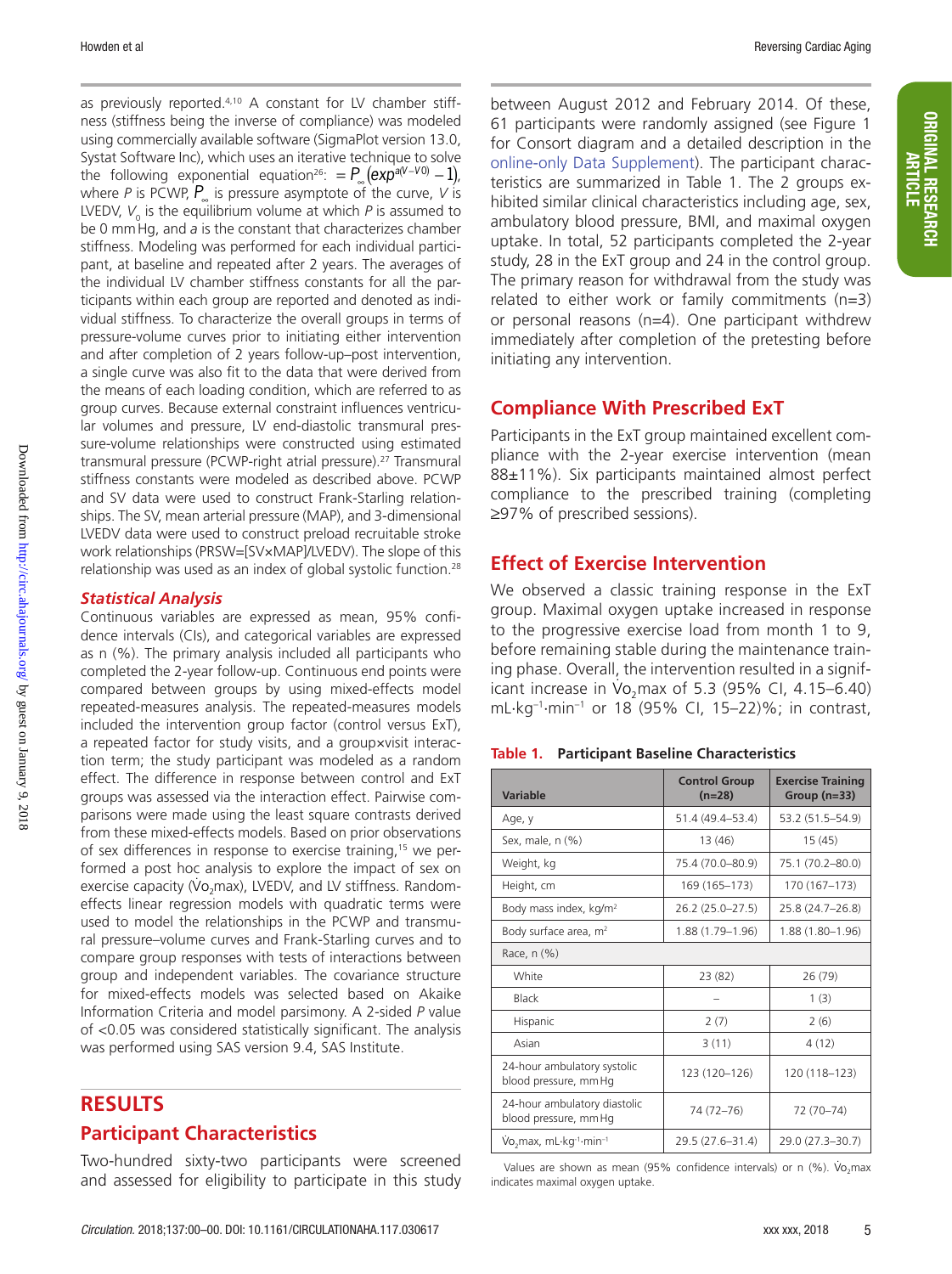



#### **Figure 2. Effect of intervention on maximal exercise capacity.**

The individual change and group mean response for maximal oxygen uptake are shown in **A** and **B** for the control and exercise group. As expected, with sedentary aging there was a small decrease in maximal oxygen uptake in the control group over the 2 years, whereas, in . the ExT group, Vo<sub>2</sub>max increased from the value measured before randomization to the intervention to testing at 10 months, before remaining unchanged for the remaining 14 months of the study. \**P*<0.05 denotes significantly different from pre. LVEDV indicates left ventricular enddiastolic volume.

there was no improvement in maximal oxygen uptake in the control group  $-0.3$  (95% CI,  $-1.3$  to 0.7) mL $\cdot$ kg<sup>-</sup> 1 ·min–1 or –1.0 (95% CI, 4.8–2.7)% (Figure 2A and 2B; group×time *P*<0.0001; control, time *P*=0.14; ExT, time P<0.0001). We observed a similar pattern between changes in LV end-diastolic volume and Vo<sub>2</sub>max

**Table 2. Supine Hemodynamics and Cardiovascular Function**



**Figure 3. Effect of intervention on left ventricular end-diastolic volume index.**

The group mean response for LVEDV are shown in **A** and **B** for the control and exercise group, respectively. The progressive exercise training from pre to testing at 10 months resulted in a 17% increase in LVEDV, without further increase when training intensity maintained. \**P*<0.05 denotes significantly different from pre. #*P*<0.05 denotes significantly different from mid. LVEDV indicates left ventricular end-diastolic volume.

in both groups (Figure 3A and 3B; group×time *P*=0.0001; control, time *P*=0.018; ExT, time *P*<0.0001), such that LV end-diastolic volume increased significantly after the progressive training phase, without further increase after the maintenance training phase. The exercise intervention also prevented modest increases in body weight and fat mass and decreases in plasma volume, which was observed in the control group (Table 2).

|                                                                            | <b>Control Group</b> |                      | <b>Exercise Training Group</b> |                         |            |  |
|----------------------------------------------------------------------------|----------------------|----------------------|--------------------------------|-------------------------|------------|--|
|                                                                            | Pre                  | Post                 | Pre                            | Post                    | Group×Time |  |
| Heart rate, bpm                                                            | $64(60-67)$          | $64(61-67)$          | $63(60-67)$                    | 58 $(55-61)*$           | 0.0003     |  |
| Systolic blood pressure, mm Hg                                             | 109 (106-113)        | 107 (103-110)        | 107 (104-110)                  | 104 (102-107)           | 0.953      |  |
| Diastolic blood pressure, mm Hg                                            | $69(67-72)$          | $70(67-73)$          | $67(65 - 69)$                  | 68 (65-71)              | 0.953      |  |
| Cardiac index, L/min <sup>2</sup>                                          | $2.5(2.4-2.7)$       | $2.6(2.4 - 2.7)$     | $2.5(2.4-2.7)$                 | $2.5(2.3-2.6)$          | 0.417      |  |
| Stroke index, mL/m <sup>2</sup>                                            | $41(38-43)$          | 42 (39-44)           | 42 (39-45)                     | 45 (42-49)*             | 0.315      |  |
| Total arterial compliance index, mL-mm Hg-1-m-2                            | $1.05(0.96 - 1.13)$  | $1.20(1.08 - 1.32)$  | $1.07(0.97 - 1.17)$            | $1.29(1.16 - 1.42)^{*}$ | 0.501      |  |
| Effective arterial elastance index, mL·mmHq <sup>-1</sup> ·m <sup>-2</sup> | $2.47(2.30 - 2.64)$  | $2.35(2.18 - 2.52)$  | $2.37(2.18 - 2.57)$            | $2.16(2.00 - 2.32)*$    | 0.48       |  |
| Weight, kg                                                                 | 75.8 (70.0-81.6)     | 77.1 (71.4-82.8)     | 74.3 (68.9-79.6)               | 73.6 (68.1-79.0)        | 0.0288     |  |
| Body fat, %                                                                | 32.9 (30.0-35.7)     | 35.5 (33.1-37.9)     | 32.3 (30.3-34.2)               | 33.0 (31.0-35.1)        | 0.0578     |  |
| Fat-free mass, kg                                                          | $50.9(46.4 - 55.3)$  | 49.9 (45.4–54.4)     | 50.4 (46.3-54.5)               | 49.3 (45.2–53.5)        | 0.0831     |  |
| Hemoglobin, g/dL                                                           | 13.3 (12.9-13.7)     | $14.0(13.5 - 14.6)*$ | $13.1(12.6 - 13.5)$            | $13.6(13.1 - 14.0)^*$   | 0.310      |  |
| Plasma volume, mL                                                          | 3302 (3058-3546)     | 3122 (2891-3354)*    | 3337 (3061-3614)               | 3290 (3024-3555)        | 0.164      |  |
| Plasma volume, mL/kg                                                       | 43.9 (41.5-46.4)     | 40.8 (38.6-43.0)*    | 44.9 (42.8-46.9)               | 44.0 (41.6-46.4)        | 0.156      |  |
| Total blood volume, mL                                                     | 5245 (4822-5668)     | 5081 (4657-5504)     | 5247 (4787-5707)               | 5263 (4797-5729)        | 0.148      |  |
| Total blood volume, mL/kg                                                  | 69.4 (66.1-72.7)     | 65.9 (62.8-69.0)*    | 70.3 (67.2-73.4)               | 71.2 (68.3-74.1)        | 0.0157     |  |

Values are mean (95% confidence interval).

\**P*<0.05 in comparison with pre within group.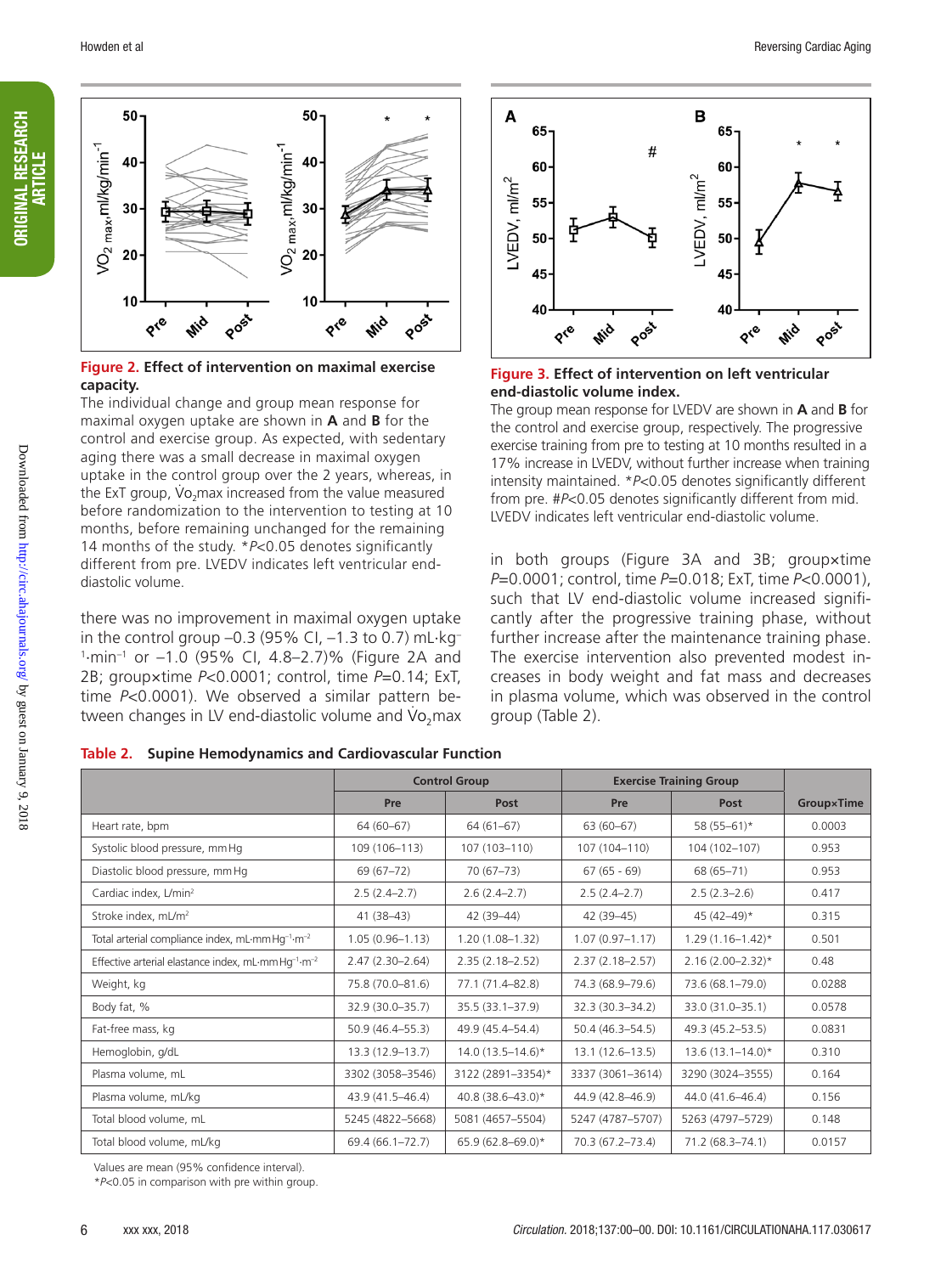ORIGINAL RESEARCH ARTICLE

**ORIGINAL RESEARCH** 

### **Resting Supine Hemodynamics**

The effect of the exercise intervention on resting hemodynamic variables is summarized in Table 2. ExT increased supine resting SV, causing a decrease in HR and maintenance of Qc. Blood pressure was unchanged in either group. There was an increase in arterial compliance and reduction in arterial elastance in both groups, which was statistically significant in the ExT group.

### **LV Pressure-Volume Curves**

Individual stiffness constants and group mean LV pressure-volume relationships are shown in Figure 4A through 4D for all participants who completed the follow-up visit. Two-years of exercise training significantly reduced individual LV and myocardial stiffness

constants, with no change observed in the control participants (Figure 4A, group×time *P*=0.040, control, time *P*=0.83, ExT, time *P*=0.0018; Figure 4B, group × time *P*=0.0247; control, time *P*=0.41; ExT, time *P*=0.0158). There was a significant group×time interaction for the PCWP and TMP pressure-volume curves (*P*<0.0001, *P*=0.004, respectively; Figure 4C and 4D). The PCWP and TMP pressure-volume curves were not significantly altered in the control group (*P*=0.933, *P*=0.602, respectively). In contrast, in the ExT group, PCWP and TMP pressure-volume curves were shifted to the right and downward (*P*<0.0001, *P*<0.0001, respectively). ExT increased LVEDV (ExT 7.1 (95% CI, 5.6–8.6) mL/  $m^2$  versus control group,  $-1.0$  [95% CI,  $-3.0$  to 1.0]), whereas PCWP was unchanged (group×time *P*<0.001), allowing for greater SV for any given filling pressure





**A** and **B,** Change in individual stiffness constants from the diastolic portion of the LV diastolic pressure-volume relationships and LV diastolic transmural pressure-volume relationship, respectively. Modeling was performed for each individual participant, at baseline and repeated after 2 years. **C** and **D,** The group mean LV diastolic pressure-volume and LV diastolic transmural pressure-volume relationships before and after 2 years of intervention. In the ExT group, both the LV pressure-volume and transmural curves were shifted rightward with a flattening slope demonstrating improved LV compliance and distensibility. The control group was unchanged. \**P*<0.05 denotes significantly different from pre. ExT indicates exercise training; LVEDVi, left ventricular end-diastolic volume index; PCWP, pulmonary capillary wedge pressure; and TMP, transmural pressure.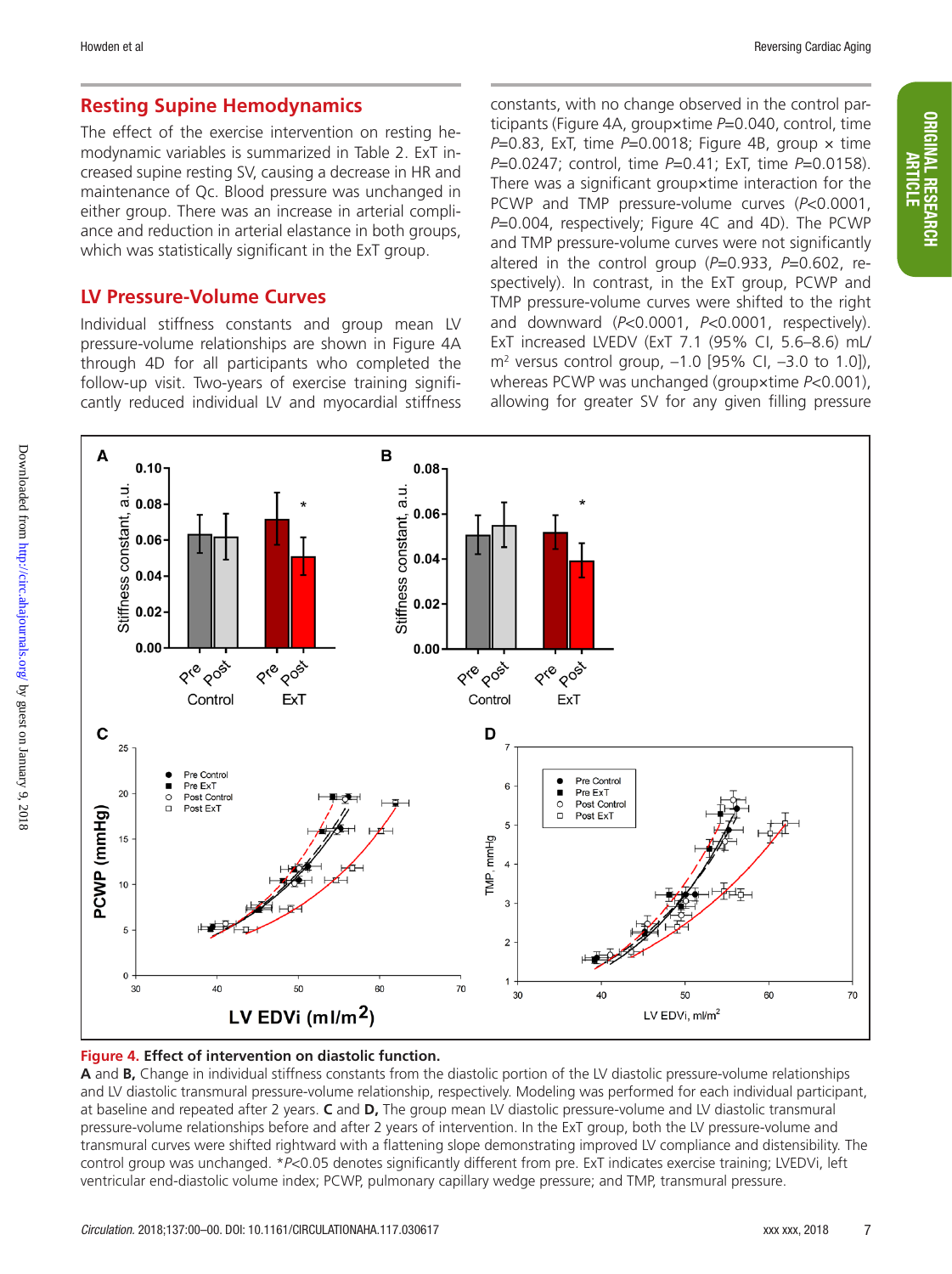ORIGINAL RESEARCH **ORIGINAL RESEARCH** ARTICLE

in the ExT group (pre/post ExT, *P*=0.001 and control, *P*=0.644; loading condition×group×time *P*=0.0075; Figure 5A and 5B). Thus, 2 years of training resulted in an upward shift in the Starling curves, driven primarily by an increase in heart size. Furthermore, heart rate was lower in the ExT group, across the range of filling pressure following training (4–6 beats lower; loading condition×group×time *P*=0.064; Table I in the onlineonly Data Supplement). Neither ExT nor sedentary aging changed global systolic function, measured as the slope of preload recruitable stroke work (group×time *P*=0.68, time *P*=0.90; Figures 5C and 5D).

### **Sex Differences**

Post hoc analysis suggests that in contrast to prior observations, the response to ExT was not modified by sex for Vo 2max (sex×group×time *P*=0.74), LVEDV index (sex×group×time *P*=0.50), or LV stiffness constant (sex×group×time *P*=0.10). These observations should be interpreted with caution because our study was not adequately powered to make distinctions by sex.

### **DISCUSSION**

This study is the longest, prospective randomized controlled trial that has documented the physiological ef-

fects of supervised, structured ExT in a group of sedentary but healthy middle-aged adults. The key finding is that 2 years of exercise training performed for at least 30 minutes, 4 to 5 days per week, and including at least 1 high-intensity interval session per week results in a significant reduction in LV chamber and myocardial stiffness. The use of high-resolution, invasively measured LV pressure-volume curves and comparison with an attention control group enhances the confidence in this conclusion. This study also demonstrated that ExT can be adhered to by middle-aged adults over a prolonged period, suggesting that this may be an effective strategy to mitigate the deleterious effects of sedentary aging on the heart and forestall the development of HFpEF.

### **Optimized ExT Program Enhances Maximal Exercise Capacity and LV Structure and Function**

We used a periodized ExT program that incorporated a progressive increase in training load (preparatory period), followed by a peak and maintenance training periods. This training approach is routinely used by competitive athletes,<sup>29,30</sup> but has not been used in exercise-naïve participants in a controlled manner. Consistent with current physical activity guidelines, $31$  participants were



#### **Figure 5. Frank-Starling relationship and preload-recruitable stroke work.**

**A** and **B,** Change in Frank-Starling relationship. There was no change in the control group (**A**), whereas 2 years of training improved Frank-Starling curves (**B**), such that a statistically significant increase in stroke volume index was observed in comparison with baseline for a given filling pressure. In contrast, there was no significant effect of exercise training or aging on preload recruitable stroke work. (**C** and **D** represent the pre/ post changes in the control and ExT group, respectively). LVEDV indicates left ventricular end-diastolic volume; PCWP, pulmonary capillary wedge pressure; SI, stroke index; and SW, stroke work.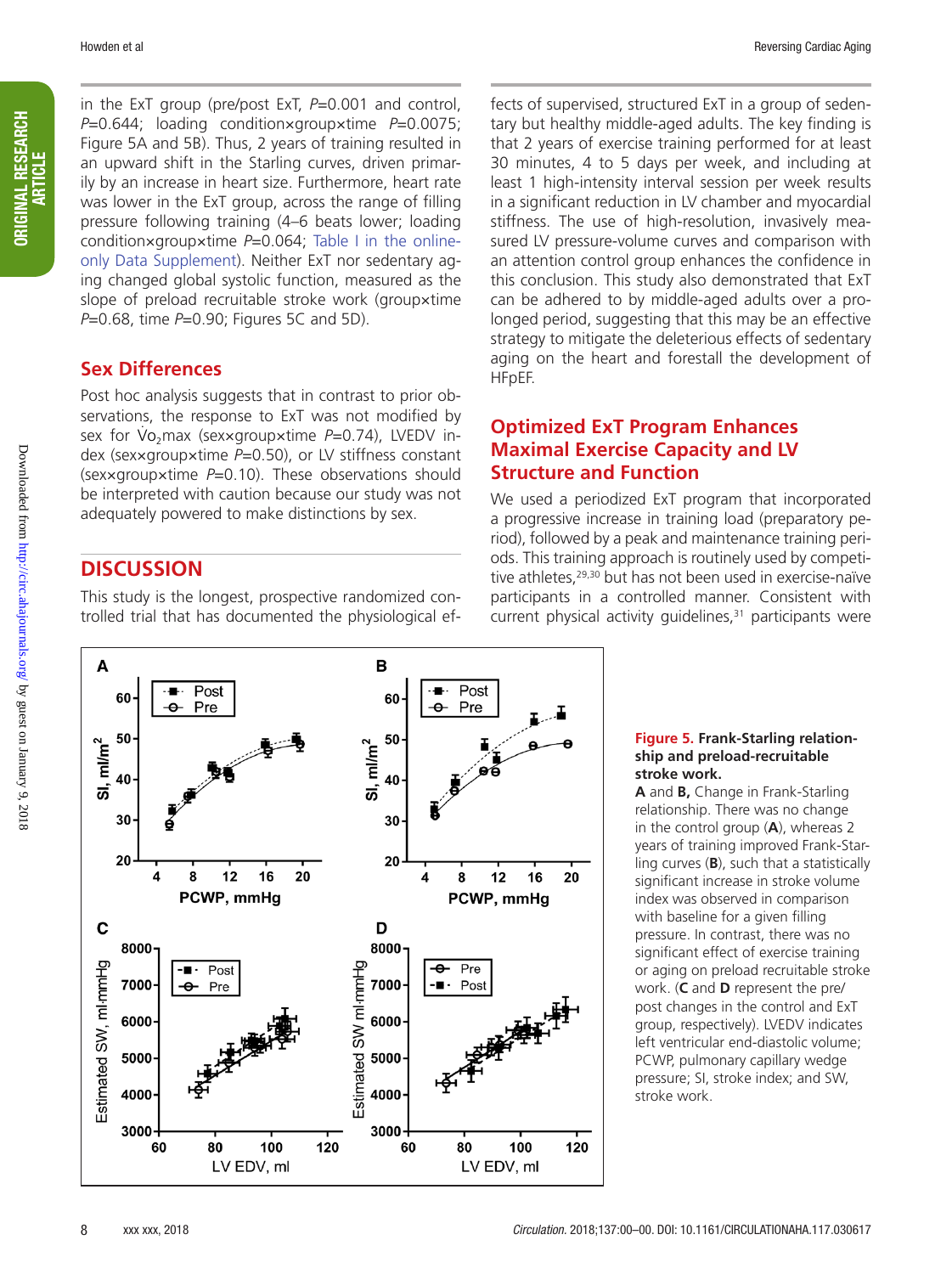prescribed a combination of high-, moderate-, and lowintensity aerobic exercise equating to ≈150 to 180 minutes per week. In response to this training stimulus, we observed a classical physiological response, where maximal oxygen uptake was markedly increased, resting HR was reduced, and LVEDV was expanded. Epidemiological evidence suggests that each 1–metabolic equivalent increase in exercise capacity is associated with a 13% and 15% reduction in all-cause and cardiovascular disease mortality.<sup>32</sup> Furthermore, higher fitness levels in middle age are associated with a reduced risk of heart failure.<sup>5-7,33</sup> Lower resting HR is also associated with reductions in mortality, independent of objectively measured fitness levels.<sup>34</sup> Thus, 2 years of exercise training at a frequency of 4 to 5 days per week had considerable cardiovascular benefits and may improve longevity and prevent the development of heart failure.

We used a mixture of continuous moderate-intensity ExT combined with high-intensity training, which has been demonstrated to have superior cardiovascular benefit in comparison with moderate- intensity exercise alone.35 The possible enhanced efficacy of highintensity interval training and threshold training is likely attributable to the complex integrative physiological response required to perform high-intensity work. The high intensity interval training protocol used in this study required participants to exercise at 90% to 95% of HR maximum for 4 minutes, followed by a 3-minute active recovery period, repeated 4 times, termed the  $4\times4$  by the Norwegian group.<sup>35</sup> During the 4 minutes of intense exercise, there is a large increase in Qc to meet the increased demand for oxygen delivery and utilization within the skeletal muscle. The near-maximal Qc and repeated exposure to this intense stimulus are the likely drivers of the ventricular remodeling and resultant . increase in Vo 2max. Our study provides compelling evidence of the powerful cardiovascular benefits of highintensity training in humans and provides a rationale that the improvements are in part attributable to enhanced diastolic function.

### **Interindividual Variability in the Training Response**

In the present study, we observed a phasic increase inVo . 2 and ventricular volume adaptation, such that the major-. ity of Vo 2max increase occurred after completion of the progressive and peak phase of training (when training volume continued to increase). When training volume was maintained from month 10 to 24, the additional . change in Vo 2max was negligible, –0.18 (range, –4.5 to 4.4) mL·kg<sup>-1</sup>·min<sup>-1</sup>. With the use of our repeated-measures, parallel control design, we can address several recent concerns that have arisen regarding interindividual variability in the exercise training response.<sup>36</sup> For example, many of the studies reporting on training variability

lack a comparative control group, calling into question the reported wide variability in the response to training and the concept of the nonresponder.<sup>37</sup> In our present study, we observed a very small change in Vo<sub>2</sub>max in the control group at 9 months (–0.11 [range, –6.5 to 5.4] mL $\cdot$ kg<sup>-1</sup> $\cdot$ min<sup>-1</sup>), with an additional reduction from month 10 to 24 (–0.58 [range, –3.4 to 7.0] mL·kg–1·min–1). In contrast to this clear lack of change in controls, we observed virtually no nonresponders in our ExT group. This near-universal response to ExT in these middleaged subjects may have been attributable to the high levels of adherence, the long duration of the intervention, or the intensity of the training stimulus. Although, of course, there was some individual variability in the ultimate responses, our data support other recent observations that, given an adequate training stimulus, the vast majority of individuals will have a clear physiological response to exercise training.38

### **Exercise Commenced in Middle Age Alters Cardiac Compliance and Is a Reasonable Target to Prevent HFpEF**

At present, spironolactone is the only treatment strategy recommended (class II recommendation) to counteract the debilitating effects of HFpEF.<sup>39</sup> Thus, establishing additional effective prevention strategies is key, especially in light of the aging population and growing levels of sedentary behavior, 2 leading risk factors for the development of HFpEF.<sup>40</sup> Exercise training has been demonstrated to improve fitness and quality of life in patients with HFpEF<sup>41</sup> and in those at risk of developing HFpEF.42 Yet, the effects of training on LV function when assessed noninvasively via echocardiography indices are less clear; with 1 study demonstrating improved E/e $\degree$  and reduced left atrial volume, $43$  whereas others report no change in mitral inflow or early deceleration time.44 It is important to note that 2 key characteristics of patients with HFpEF are abnormal active relaxation and markedly elevated passive LV stiffness in comparison with controls,<sup>45</sup> such that increases in ventricular filling pressure result in very few changes in ventricular volume,46 demonstrating reduced cardiac compliance. This reduction in compliance limits the capacity of the heart to distend during increases in venous return and thus limits exercise tolerance in patients with impaired diastolic function.47

We have previously shown that 1 year of exercise training in patients with HFpEF and sedentary seniors has little effect on LV stiffness,<sup>9,48</sup> suggesting an inadequate exercise training stimulus or that older seniors and patients with HFpEF may have limited cardiac plasticity, which inhibits their capacity to respond to exercise training. Previous work from our group demonstrated a proportional relationship between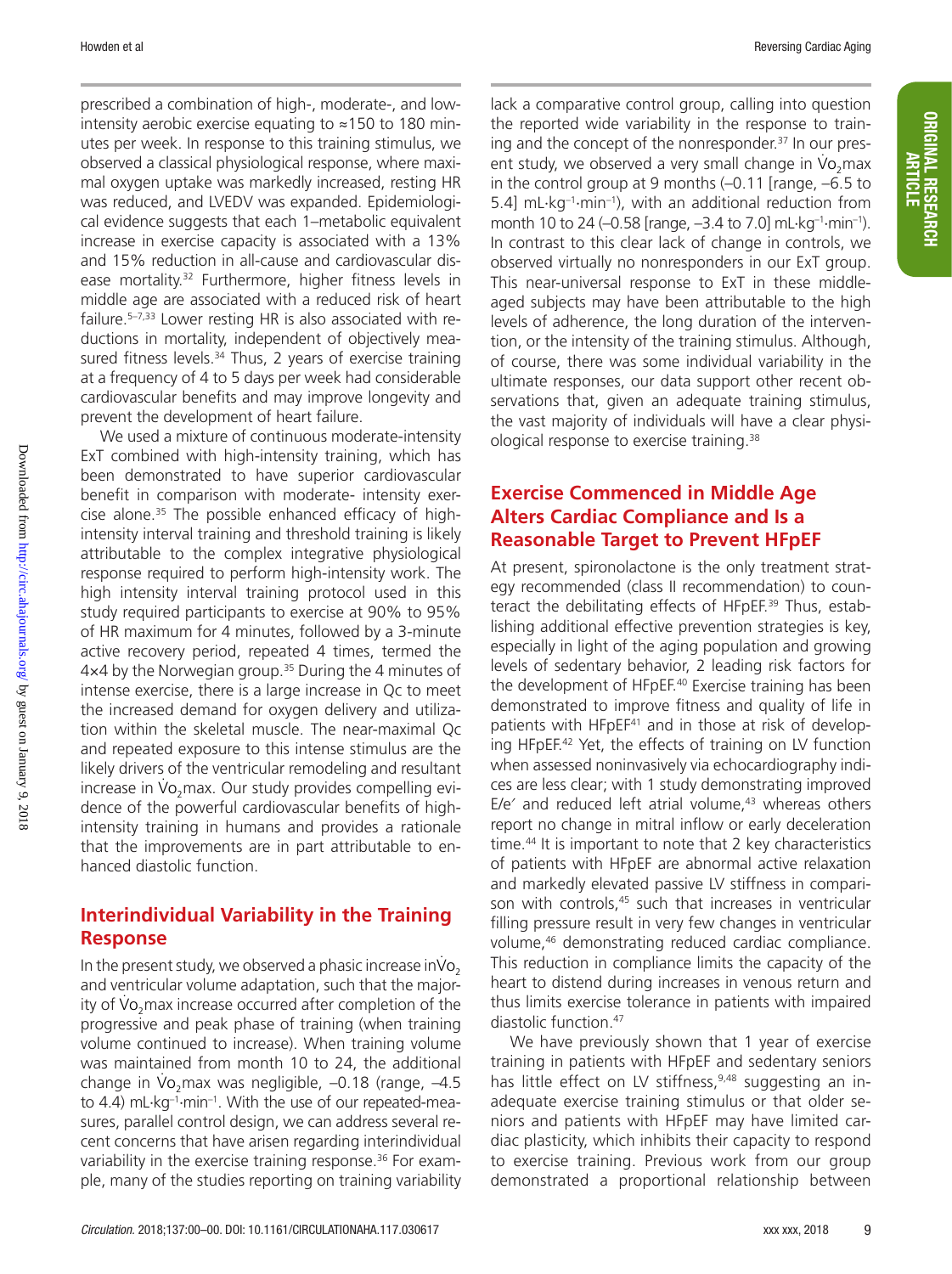ORIGINAL RESEARCH ORIGINAL RESEARCH<br>ARTICLE

cardiac compliance and sedentary aging that rapidly accelerated after age 65.11 Subjects who were middle aged, between 45 and 64 years, had cardiac compliance scores between those of younger (<35 years) and senior (>65 years) controls, suggesting a transition phase, or sweet spot in which potential plasticity to reverse age-related stiffening may still be present. Follow-up work from our group showed healthy seniors who exercised habitually for >25 years had cardiac compliance similar to young controls, essentially forestalling age-related changes.

We demonstrate for the first time that exercise training, predominantly endurance in nature, improves LV and myocardial stiffness in sedentary, but otherwise healthy middle-aged adults. Our findings suggest that intervening earlier in the aging process is necessary to preserve and possibly enhance ventricular compliance. ExT improved both global cardiac compliance in addition to myocardial compliance estimated from the end-diastolic pressure-volume relationship derived from transmural pressure. Improvements in cardiac compliance were thus likely driven by 2 independent but cumulative processes, namely attenuated pericardial constraint in addition to myocardial remodeling.

### **Exercise Is Medicine**

Studies investigating the chronic effects of exercise training have been limited by study design, where retrospective cross-sectional studies typically characterize exercise history over years to differentiate between trained and untrained individuals,<sup>4,49</sup> or supervised training studies are performed for relatively short periods of time, typically 12 to 16 weeks.<sup>12</sup> These study designs limit the ability to provide specific exercise prescriptions for particular outcomes, because the effects of intensity are typically difficult to quantify in cross-sectional studies and the long-term effects are unclear in short training studies. Our exercise prescription, which was evidence based, proved to be highly effective in enhancing cardiovascular structure and function. The periodized design of the training program permitted participants to become accustomed to the frequency of training gradually. In addition, by varying the duration, intensity, and type of training over the course of the week, the training was not onerous and was feasible with excellent adherence to prescribed sessions. The exercise prescription used in this study closely reflects the current population-based exercise/physical activity recommendations of 150 minutes per week of physical activity, $31$  albeit with the addition of high intensity interval training. Moreover, a growing body of epidemiological evidence supports the beneficial impact of regularly exercising 4 days per week.<sup>50,51</sup> We provide contemporary, prospective evidence for the efficacy of this type of exercise training.

### **Limitations**

A limitation of our study is that we evaluated LV pressure curves by using mean PCWP as a surrogate for LV end-diastolic pressure. However, we performed rigorous screening for cardiovascular disease and excluded participants who had valvular abnormalities such as mitral valve regurgitation or pulmonary disease, which might alter the relationship between PCWP and LV enddiastolic pressure. We selected volunteers who were willing and able to participate in an intensive exercise regimen; therefore, these results may not necessarily apply to the general adult population. Moreover, our subjects were predominantly white, which may limit the generalizability of our findings to other racial groups. Indeed, the effects of race on the response to ExT are controversial, with some studies demonstrating racial differences, $52$  whereas others do not. $53$  The long-term goal is to establish whether this model of ExT is effective in preventing the development of HFpEF and reducing mortality in this population. This goal is especially relevant in at-risk populations, including women who are disproportionately affected by HFpEF, because the present study was not adequately powered to address this distinction. Future studies will also need to address whether this intervention is efficacious in other populations at increased risk of developing heart failure; for example, those who are sedentary plus have evidence of LV hypertrophy or abnormal cardiac biomarkers (troponin and N-terminal fragment of the prohormone of B-type natriuretic peptide).54

### **CONCLUSIONS**

In conclusion, we demonstrate that 2 years of intensive ExT, at levels consistent with current public health recommendations, increases maximal oxygen uptake and decreases cardiac stiffness in previously sedentary but otherwise healthy middle-aged adults. Regular ExT may provide protection against the future risk of HFpEF by preventing the increase in cardiac stiffness attributable to sedentary aging.

### **ARTICLE INFORMATION**

Received July 18, 2016; accepted November 7, 2017.

The online-only Data Supplement is available with this article at http://circ. ahajournals.org/lookup/suppl/doi:10.1161/CIRCULATIONAHA.117.030617/-/  $DC1$ 

Guest editor for this article was Ileana L. Pina, MD, MPH.

#### **Acknowledgments**

The authors thank S. Livingston, RN, for her professional and diligent care of the participants throughout the study; M. D. Palmer, M. Samels, B. Everding, and K. Boyd for their tireless supervision of the study participants throughout the intervention and assistance with performing testing procedures; and C. Oufi and Dr Ramanathan for their engineering and technical support throughout the study. Last, the authors sincerely thank the volunteers.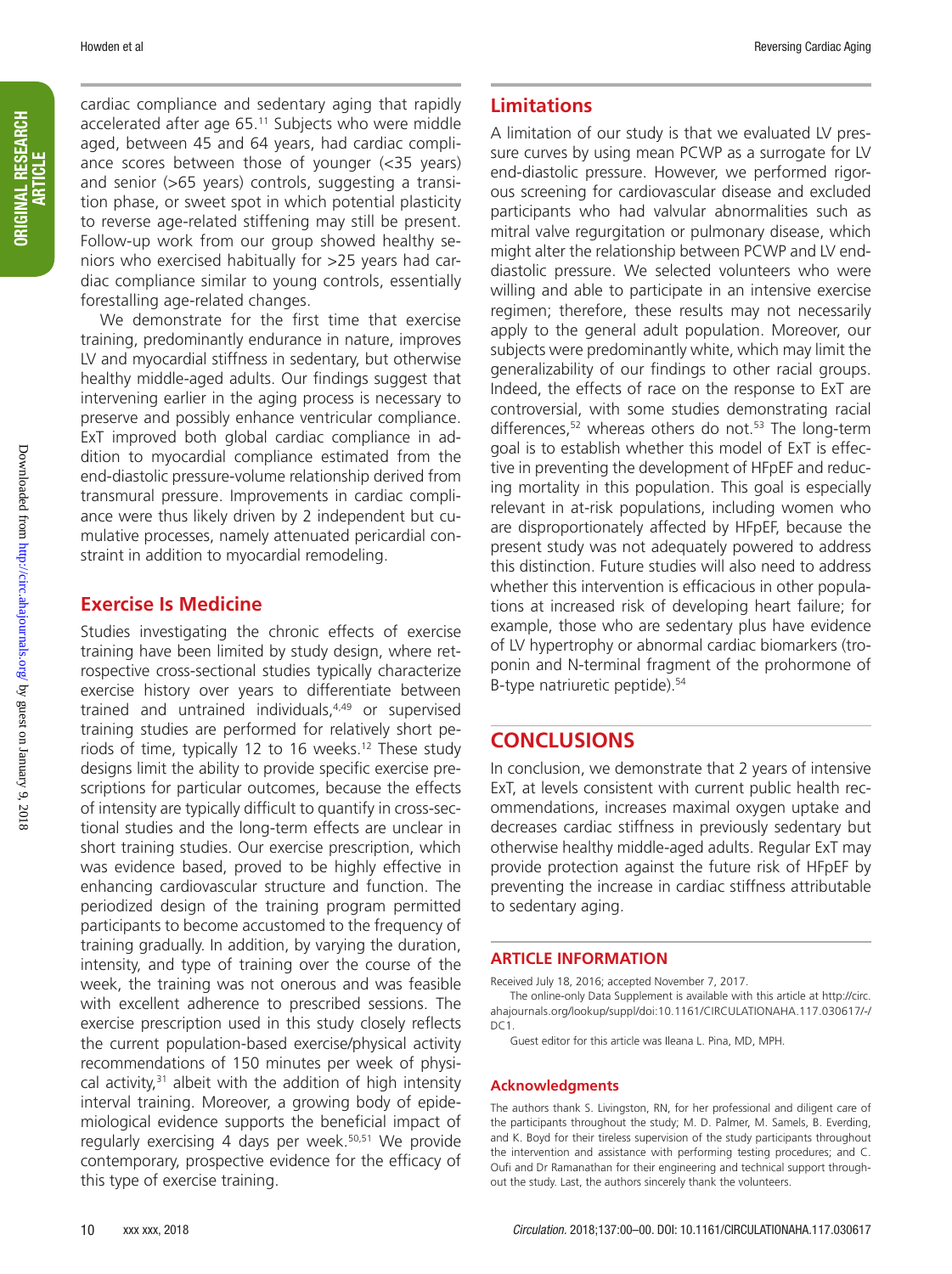ORIGINAL RESEARCH ARTICLE

**ORIGINAL RESEARCH** 

#### **Correspondence**

Benjamin D. Levine, MD, Institute for Exercise and Environmental Medicine, 7232 Greenville Avenue, Suite 435, Dallas, TX 75231. E-mail [benjaminlevine@](mailto:﻿b﻿﻿enjamin﻿﻿l﻿﻿evine@texashealth.org﻿) [texashealth.org](mailto:﻿b﻿﻿enjamin﻿﻿l﻿﻿evine@texashealth.org﻿)

#### **Affiliations**

Institute for Exercise and Environmental Medicine, Texas Health Presbyterian Hospital, Dallas (E.J.H., S.S., J.S.L., M.O., W.C., D.S., M.A.U., B.D.L.). University of Texas Southwestern Medical Center, Dallas (E.J.H., S.S., J.S.L., D.S., M.A.U., B.A.-H., B.D.L.). The Baker Heart and Diabetes Institute, Melbourne, Victoria, Australia (E.J.H.). Stanford University, CA (M.O.). University of Colorado Anschutz Medical Campus, Aurora (W.C.).

#### **Sources of Funding**

This study was supported by National Institutes of Health grant AG017479. The Data Safety and Monitoring Board was chaired by Dr Kitzman from Wake Forest University, and included Dr Kraus (Duke University), Dr Friedman (previously from National Institutes of Health), and Dr Zieman (from the National Institutes of Health). Drs Levine and Sarma were also supported in part by the American Heart Association Strategically Focused Research Network (14SFRN20600009- 03). Dr Cornwell is supported by an National Institutes of Health/National Heart, Lung, and Blood Institute mentored patient-oriented research career development award (1K23HL132048-01). Research reported in this publication was supported by the National Center for Advancing Translational Sciences of the National Institutes of Health under award UL1TR001105 to UT Southwestern Medical Center.

#### **Disclosures**

None.

#### **REFERENCES**

- 1. Redfield MM, Jacobsen SJ, Borlaug BA, Rodeheffer RJ, Kass DA. Age- and gender-related ventricular-vascular stiffening: a community-based study. *Circulation*. 2005;112:2254–2262. doi: 10.1161/CIRCULATIONAHA. 105.541078.
- 2. Prasad A, Hastings JL, Shibata S, Popovic ZB, Arbab-Zadeh A, Bhella PS, Okazaki K, Fu Q, Berk M, Palmer D, Greenberg NL, Garcia MJ, Thomas JD, Levine BD. Characterization of static and dynamic left ventricular diastolic function in patients with heart failure with a preserved ejection fraction. *Circ Heart Fail*. 2010;3:617–626. doi: 10.1161/CIRCHEARTFAILURE. 109.867044.
- 3. Arbab-Zadeh A, Dijk E, Prasad A, Fu Q, Torres P, Zhang R, Thomas JD, Palmer D, Levine BD. Effect of aging and physical activity on left ventricular compliance. *Circulation*. 2004;110:1799–1805. doi: 10.1161/01. CIR.0000142863.71285.74.
- 4. Bhella PS, Hastings JL, Fujimoto N, Shibata S, Carrick-Ranson G, Palmer MD, Boyd KN, Adams-Huet B, Levine BD. Impact of lifelong exercise "dose" on left ventricular compliance and distensibility. *J Am Coll Cardiol*. 2014;64:1257–1266. doi: 10.1016/j.jacc.2014.03.062.
- 5. Berry JD, Pandey A, Gao A, Leonard D, Farzaneh-Far R, Ayers C, DeFina L, Willis B. Physical fitness and risk for heart failure and coronary artery disease. *Circ Heart Fail*. 2013;6:627–634. doi: 10.1161/CIRCHEARTFAILURE. 112.000054.
- 6. Pandey A, Allen NB, Ayers C, Reis JP, Moreira HT, Sidney S, Rana JS, Jacobs DR Jr, Chow LS, de Lemos JA, Carnethon M, Berry JD. Fitness in young adulthood and long-term cardiac structure and function: the CARDIA Study. *JACC Heart Fail*. 2017;5:347–355. doi: 10.1016/j. jchf.2016.11.014.
- 7. Pandey A, Cornwell WK III, Willis B, Neeland IJ, Gao A, Leonard D, De-Fina L, Berry JD. Body mass index and cardiorespiratory fitness in mid-life and risk of heart failure hospitalization in older age: findings from the Cooper Center Longitudinal Study. *JACC Heart Fail*. 2017;5:367–374. doi: 10.1016/j.jchf.2016.12.021.
- 8. Pandey A, Garg S, Khunger M, Darden D, Ayers C, Kumbhani DJ, Mayo HG, de Lemos JA, Berry JD. Dose-response relationship between physical activity and risk of heart failure: a meta-analysis. *Circulation*. 2015;132:1786–1794. doi: 10.1161/CIRCULATIONAHA.115.015853.
- 9. Fujimoto N, Prasad A, Hastings JL, Arbab-Zadeh A, Bhella PS, Shibata S, Palmer D, Levine BD. Cardiovascular effects of 1 year of progressive and vigorous exercise training in previously sedentary individuals older than 65 years of age. *Circulation*. 2010;122:1797–1805. doi: 10.1161/CIRCULATIONAHA. 110.973784.
- 10. Fujimoto N, Hastings JL, Carrick-Ranson G, Shafer KM, Shibata S, Bhella PS, Abdullah SM, Barkley KW, Adams-Huet B, Boyd KN, Livingston SA, Palmer D, Levine BD. Cardiovascular effects of 1 year of alagebrium and endurance exercise training in healthy older individuals. *Circ Heart Fail*. 2013;6:1155–1164. doi: 10.1161/CIRCHEARTFAILURE.113.000440.
- 11. Fujimoto N, Hastings JL, Bhella PS, Shibata S, Gandhi NK, Carrick-Ranson G, Palmer D, Levine BD. Effect of ageing on left ventricular compliance and distensibility in healthy sedentary humans. *J Physiol*. 2012;590:1871– 1880. doi: 10.1113/jphysiol.2011.218271.
- 12. Weston KS, Wisløff U, Coombes JS. High-intensity interval training in patients with lifestyle-induced cardiometabolic disease: a systematic review and meta-analysis. *Br J Sports Med*. 2014;48:1227–1234. doi: 10.1136/ bjsports-2013-092576.
- 13. Molmen HE, Wisloff U, Aamot IL, Stoylen A, Ingul CB. Aerobic interval training compensates age related decline in cardiac function. *Scand Cardiovasc J*. 2012;46:163–171. doi: 10.3109/14017431.2012.660192.
- 14. Victor RG, Haley RW, Willett DL, Peshock RM, Vaeth PC, Leonard D, Basit M, Cooper RS, Iannacchione VG, Visscher WA, Staab JM, Hobbs HH; Dallas Heart Study Investigators. The Dallas Heart Study: a population-based probability sample for the multidisciplinary study of ethnic differences in cardiovascular health. *Am J Cardiol*. 2004;93:1473–1480. doi: 10.1016/j. amjcard.2004.02.058.
- 15. Howden EJ, Perhonen M, Peshock RM, Zhang R, Arbab-Zadeh A, Adams-Huet B, Levine BD. Females have a blunted cardiovascular response to one year of intensive supervised endurance training. *J Appl Physiol (1985)*. 2015;119:37–46. doi: 10.1152/japplphysiol.00092.2015.
- 16. Helgerud J, Høydal K, Wang E, Karlsen T, Berg P, Bjerkaas M, Simonsen T, Helgesen C, Hjorth N, Bach R, Hoff J. Aerobic high-intensity intervals improve VO2max more than moderate training. *Med Sci Sports Exerc*. 2007;39:665–671. doi: 10.1249/mss.0b013e3180304570.
- 17. Banister EW, Morton RH, Fitz-Clarke J. Dose/response effects of exercise modeled from training: physical and biochemical measures. *Ann Physiol Anthropol*. 1992;11:345–356.
- 18. García-Ramos A, Feriche B, Calderón C, Iglesias X, Barrero A, Chaverri D, Schuller T, Rodríguez FA. Training load quantification in elite swimmers using a modified version of the training impulse method. *Eur J Sport Sci*. 2015;15:85–93. doi: 10.1080/17461391.2014.922621.
- 19. Burge CM, Skinner SL. Determination of hemoglobin mass and blood volume with CO: evaluation and application of a method. *J Appl Physiol (1985)*. 1995;79:623–631.
- 20. Gore CJ, Rodriguez FA, Truijens MJ, Townsend NE, Stray-Gundersen J, Levine BD. Increased serum erythropoietin but not red cell production after 4 wk of intermittent hypobaric hypoxia (4,000–5,500 m). *J Appl Physiol (1985)*. 2006;101:1386–1393.
- 21. Wilmore JH, Behnke AR. An anthropometric estimation of body density and lean body weight in young men. *J Appl Physiol*. 1969;27:25–31.
- 22. Jarvis SS, Levine BD, Prisk GK, Shykoff BE, Elliott AR, Rosow E, Blomqvist CG, Pawelczyk JA. Simultaneous determination of the accuracy and precision of closed-circuit cardiac output rebreathing techniques. *J Appl Physiol (1985)*. 2007;103:867–874. doi: 10.1152/japplphysiol.01106.2006.
- 23. Kelly RP, Ting CT, Yang TM, Liu CP, Maughan WL, Chang MS, Kass DA. Effective arterial elastance as index of arterial vascular load in humans. *Circulation*. 1992;86:513–521.
- 24. Chen CH, Fetics B, Nevo E, Rochitte CE, Chiou KR, Ding PA, Kawaguchi M, Kass DA. Noninvasive single-beat determination of left ventricular endsystolic elastance in humans. *J Am Coll Cardiol*. 2001;38:2028–2034.
- 25. Levine BD, Lane LD, Buckey JC, Friedman DB, Blomqvist CG. Left ventricular pressure-volume and Frank-Starling relations in endurance athletes. Implications for orthostatic tolerance and exercise performance. *Circulation*. 1991;84:1016–1023.
- 26. Mirsky I. Assessment of diastolic function: suggested methods and future considerations. *Circulation*. 1984;69:836–841.
- 27. Tyberg JV, Taichman GC, Smith ER, Douglas NW, Smiseth OA, Keon WJ. The relationship between pericardial pressure and right atrial pressure: an intraoperative study. *Circulation*. 1986;73:428–432.
- 28. Glower DD, Spratt JA, Snow ND, Kabas JS, Davis JW, Olsen CO, Tyson GS, Sabiston DC Jr, Rankin JS. Linearity of the Frank-Starling relationship in the intact heart: the concept of preload recruitable stroke work. *Circulation*. 1985;71:994–1009.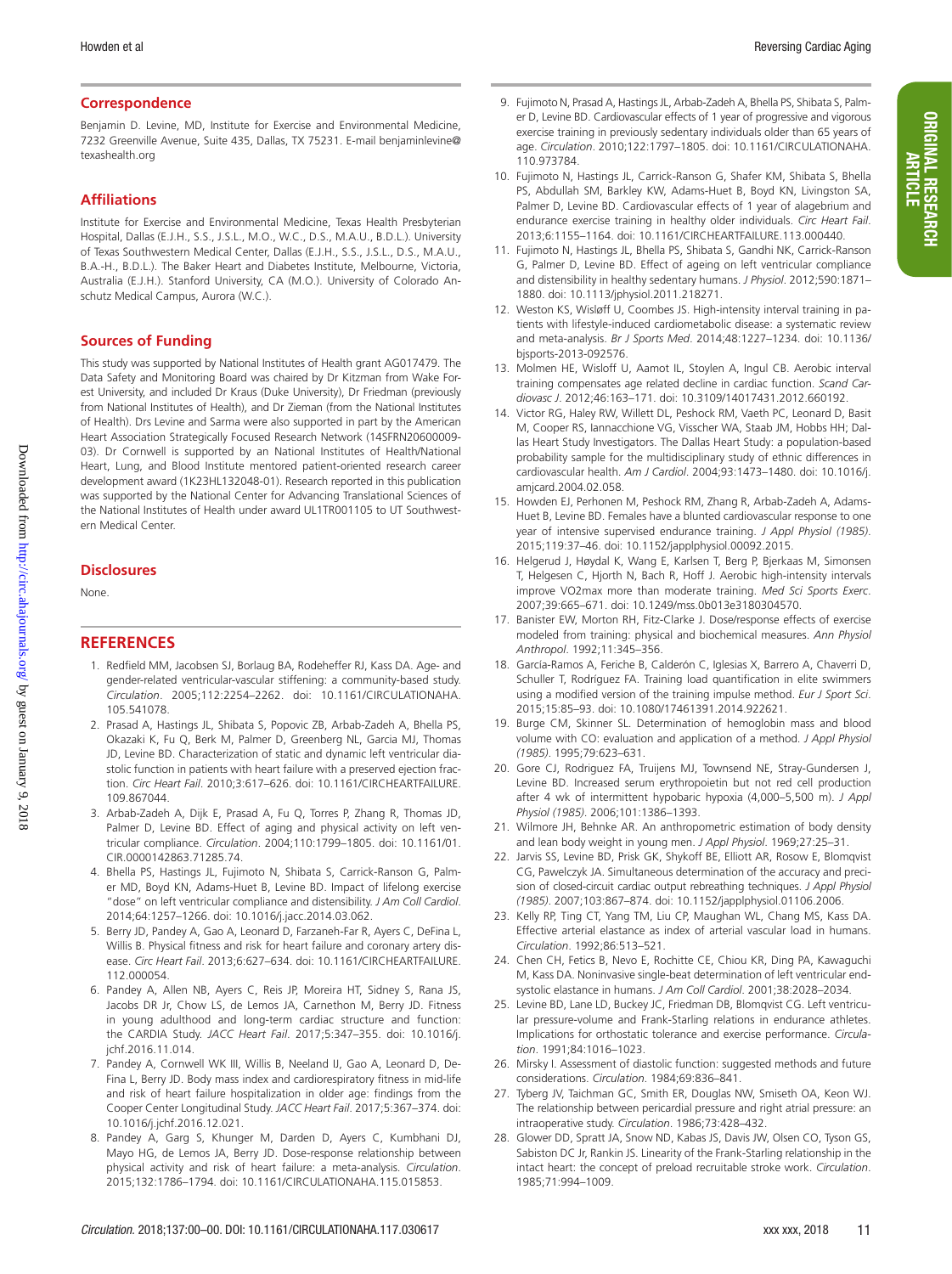- 29. Levine BD, Stray-Gundersen J. "Living high-training low": effect of moderate-altitude acclimatization with low-altitude training on performance. *J Appl Physiol (1985)*. 1997;83:102–112.
- 30. Vigil JI. *Road to the Top: A Systematic Approach to Training Distance Runners*. Albuquerque, NM: Creative Designs; 1995.
- 31. Haskell WL, Lee IM, Pate RR, Powell KE, Blair SN, Franklin BA, Macera CA, Heath GW, Thompson PD, Bauman A; American College of Sports Medicine; American Heart Association. Physical activity and public health: updated recommendation for adults from the American College of Sports Medicine and the American Heart Association. *Circulation*. 2007;116:1081–1093. doi: 10.1161/CIRCULATIONAHA.107.185649.
- 32. Kodama S, Saito K, Tanaka S, Maki M, Yachi Y, Asumi M, Sugawara A, Totsuka K, Shimano H, Ohashi Y, Yamada N, Sone H. Cardiorespiratory fitness as a quantitative predictor of all-cause mortality and cardiovascular events in healthy men and women: a meta-analysis. *JAMA*. 2009;301:2024– 2035. doi: 10.1001/jama.2009.681.
- 33. Myers J, Kokkinos P, Chan K, Dandekar E, Yilmaz B, Nagare A, Faselis C and Soofi M. Cardiorespiratory fitness and reclassification of risk for incidence of heart failure: the veterans exercise testing study. *Circ Heart Fail*. 2017;10:e003780.
- 34. Jensen MT, Suadicani P, Hein HO, Gyntelberg F. Elevated resting heart rate, physical fitness and all-cause mortality: a 16-year follow-up in the Copenhagen Male Study. *Heart*. 2013;99:882–887. doi: 10.1136/heartjnl-2012-303375.
- 35. Wisløff U, Støylen A, Loennechen JP, Bruvold M, Rognmo Ø, Haram PM, Tjønna AE, Helgerud J, Slørdahl SA, Lee SJ, Videm V, Bye A, Smith GL, Najjar SM, Ellingsen Ø, Skjaerpe T. Superior cardiovascular effect of aerobic interval training versus moderate continuous training in heart failure patients: a randomized study. *Circulation*. 2007;115:3086–3094. doi: 10.1161/CIRCULATIONAHA.106.675041.
- 36. Williamson PJ, Atkinson G, Batterham AM. Inter-individual responses of maximal oxygen uptake to exercise training: a critical review. *Sports Med*. 2017;47:1501–1513. doi: 10.1007/s40279-017-0680-8.
- 37. Bouchard C, Rankinen T. Individual differences in response to regular physical activity. *Med Sci Sports Exerc*. 2001;33(6 suppl):S446–S451; discussion S452.
- 38. Montero D, Lundby C. Refuting the myth of non-response to exercise training: 'non-responders' do respond to higher dose of training. *J Physiol*. 2017;595:3377–3387. doi: 10.1113/JP273480.
- 39. Yancy CW, Jessup M, Bozkurt B, Butler J, Casey DE Jr, Colvin MM, Drazner MH, Filippatos GS, Fonarow GC, Givertz MM, Hollenberg SM, Lindenfeld J, Masoudi FA, McBride PE, Peterson PN, Stevenson LW, Westlake C. 2017 ACC/AHA/HFSA Focused Update of the 2013 ACCF/AHA Guideline for the Management of Heart Failure: A Report of the American College of Cardiology/American Heart Association Task Force on Clinical Practice Guidelines and the Heart Failure Society of America. *Circulation*. 2017;136:e137–e161. doi: 10.1161/CIR.0000000000000509.
- 40. Brouwers FP, de Boer RA, van der Harst P, Voors AA, Gansevoort RT, Bakker SJ, Hillege HL, van Veldhuisen DJ, van Gilst WH. Incidence and epidemiology of new onset heart failure with preserved vs. reduced ejection fraction in a community-based cohort: 11-year follow-up of PREVEND. *Eur Heart J*. 2013;34:1424–1431. doi: 10.1093/eurheartj/eht066.
- 41. Pandey A, Parashar A, Kumbhani D, Agarwal S, Garg J, Kitzman D, Levine B, Drazner M, Berry J. Exercise training in patients with heart failure and preserved ejection fraction: meta-analysis of randomized control trials. *Circ Heart Fail*. 2015;8:33–40. doi: 10.1161/CIRCHEARTFAILURE.114.001615.
- 42. Smart N, Haluska B, Jeffriess L, Marwick TH. Exercise training in systolic and diastolic dysfunction: effects on cardiac function, functional capac-

ity, and quality of life. *Am Heart J*. 2007;153:530–536. doi: 10.1016/j. ahj.2007.01.004.

- 43. Edelmann F, Gelbrich G, Düngen HD, Fröhling S, Wachter R, Stahrenberg R, Binder L, Töpper A, Lashki DJ, Schwarz S, Herrmann-Lingen C, Löffler M, Hasenfuss G, Halle M, Pieske B. Exercise training improves exercise capacity and diastolic function in patients with heart failure with preserved ejection fraction: results of the Ex-DHF (Exercise training in Diastolic Heart Failure) pilot study. *J Am Coll Cardiol*. 2011;58:1780–1791. doi: 10.1016/j.jacc.2011.06.054.
- 44. Kitzman DW, Brubaker PH, Herrington DM, Morgan TM, Stewart KP, Hundley WG, Abdelhamed A, Haykowsky MJ. Effect of endurance exercise training on endothelial function and arterial stiffness in older patients with heart failure and preserved ejection fraction: a randomized, controlled, single-blind trial. *J Am Coll Cardiol*. 2013;62:584–592. doi: 10.1016/j.jacc.2013.04.033.
- 45. Zile MR, Baicu CF, Gaasch WH. Diastolic heart failure–abnormalities in active relaxation and passive stiffness of the left ventricle. *N Engl J Med*. 2004;350:1953–1959. doi: 10.1056/NEJMoa032566.
- 46. Gandhi SK, Powers JC, Nomeir AM, Fowle K, Kitzman DW, Rankin KM, Little WC. The pathogenesis of acute pulmonary edema associated with hypertension. *N Engl J Med*. 2001;344:17–22. doi: 10.1056/ NEJM200101043440103.
- 47. Kitzman DW, Higginbotham MB, Cobb FR, Sheikh KH, Sullivan MJ. Exercise intolerance in patients with heart failure and preserved left ventricular systolic function: failure of the Frank-Starling mechanism. *J Am Coll Cardiol*. 1991;17:1065–1072.
- 48. Fujimoto N, Prasad A, Hastings JL, Bhella PS, Shibata S, Palmer D, Levine BD. Cardiovascular effects of 1 year of progressive endurance exercise training in patients with heart failure with preserved ejection fraction. *Am Heart J*. 2012;164:869–877. doi: 10.1016/j.ahj.2012.06.028.
- 49. Tanaka H, Seals DR. Invited Review: Dynamic exercise performance in Masters athletes: insight into the effects of primary human aging on physiological functional capacity. *J Appl Physiol (1985)*. 2003;95:2152–2162. doi: 10.1152/japplphysiol.00320.2003.
- 50. Arem H, Moore SC, Patel A, Hartge P, Berrington de Gonzalez A, Visvanathan K, Campbell PT, Freedman M, Weiderpass E, Adami HO, Linet MS, Lee IM, Matthews CE. Leisure time physical activity and mortality: a detailed pooled analysis of the dose-response relationship. *JAMA Intern Med*. 2015;175:959–967. doi: 10.1001/jamainternmed.2015.0533.
- 51. O'Donovan G, Lee IM, Hamer M, Stamatakis E. Association of "weekend warrior" and other leisure time physical activity patterns with risks for all-cause, cardiovascular disease, and cancer mortality. *JAMA Intern Med*. 2017;177:335–342. doi: 10.1001/jamainternmed.2016.8014.
- 52. Swift DL, Johannsen NM, Lavie CJ, Earnest CP, Johnson WD, Blair SN, Church TS, Newton RL Jr. Racial differences in the response of cardiorespiratory fitness to aerobic exercise training in Caucasian and African American postmenopausal women. *J Appl Physiol (1985)*. 2013;114:1375– 1382. doi: 10.1152/japplphysiol.01077.2012.
- 53. Skinner JS, Jaskólski A, Jaskólska A, Krasnoff J, Gagnon J, Leon AS, Rao DC, Wilmore JH, Bouchard C; HERITAGE Family Study. Age, sex, race, initial fitness, and response to training: the HERITAGE Family Study. *J Appl Physiol (1985)*. 2001;90:1770–1776.
- 54. Neeland IJ, Drazner MH, Berry JD, Ayers CR, deFilippi C, Seliger SL, Nambi V, McGuire DK, Omland T, de Lemos JA. Biomarkers of chronic cardiac injury and hemodynamic stress identify a malignant phenotype of left ventricular hypertrophy in the general population. *J Am Coll Cardiol*. 2013;61:187–195. doi: 10.1016/j.jacc.2012.10.012.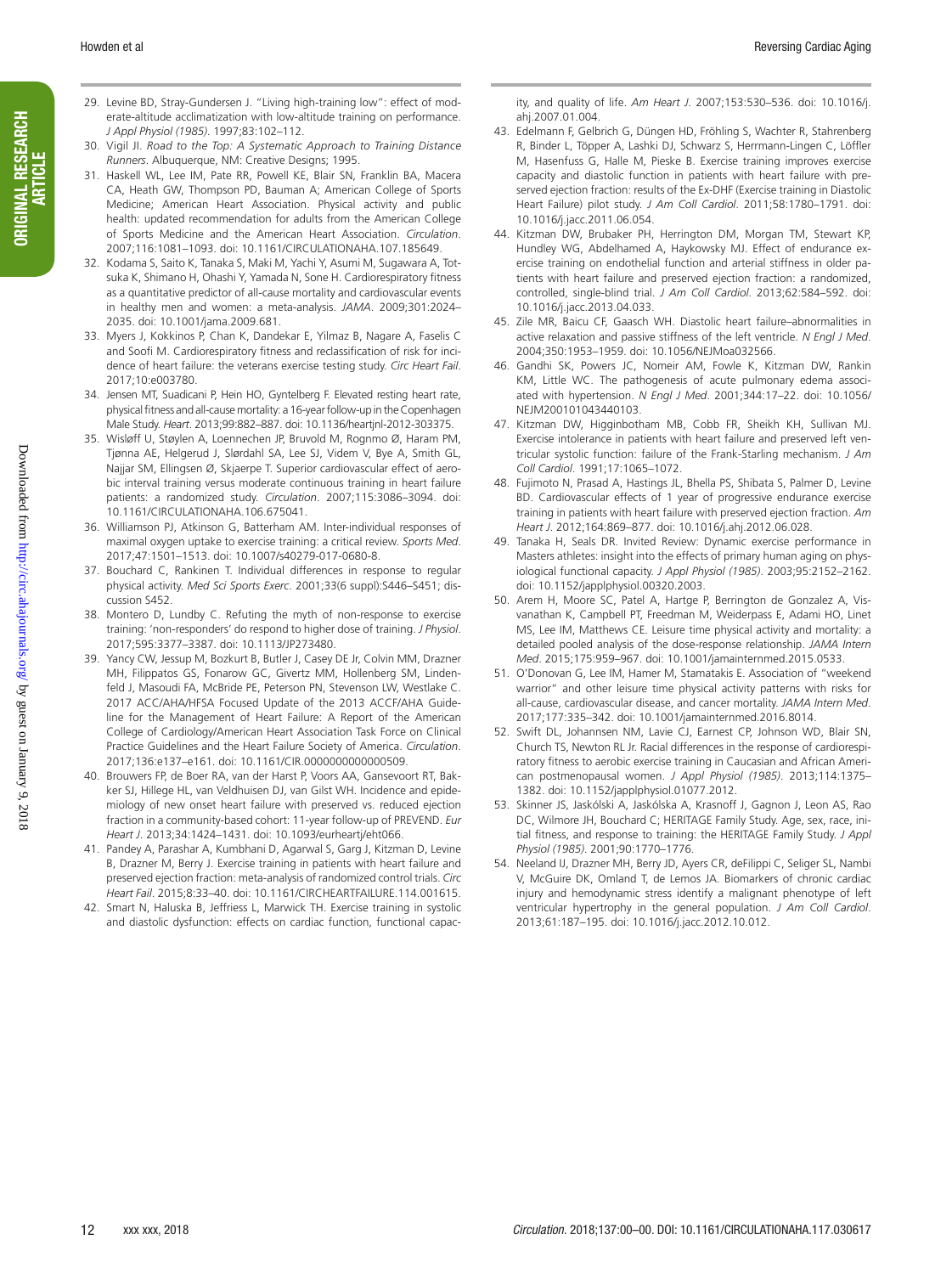



### **Controlled Trial: Implications For Heart Failure Prevention Reversing the Cardiac Effects of Sedentary Aging in Middle Age**−−**A Randomized**

Stoller, Marcus A. Urey, Beverley Adams-Huet and Benjamin D. Levine Erin J. Howden, Satyam Sarma, Justin S. Lawley, Mildred Opondo, William Cornwell, Douglas

Print ISSN: 0009-7322. Online ISSN: 1524-4539 Copyright © 2018 American Heart Association, Inc. All rights reserved. *Circulation* is published by the American Heart Association, 7272 Greenville Avenue, Dallas, TX 75231 *Circulation.* published online January 8, 2018;

<http://circ.ahajournals.org/content/early/2018/01/03/CIRCULATIONAHA.117.030617> World Wide Web at: The online version of this article, along with updated information and services, is located on the

<http://circ.ahajournals.org/content/suppl/2018/01/03/CIRCULATIONAHA.117.030617.DC1> Data Supplement (unedited) at:

this process is available in the [Permissions and Rights Question and Answer d](http://www.ahajournals.org/site/rights/)ocument. click Request Permissions in the middle column of the Web page under Services. Further information about Office. Once the online version of the published article for which permission is being requested is located, in *Circulation* can be obtained via RightsLink, a service of the Copyright Clearance Center, not the Editorial **Permissions:** Requests for permissions to reproduce figures, tables, or portions of articles originally published

<http://www.lww.com/reprints> **Reprints:** Information about reprints can be found online at:

<http://circ.ahajournals.org//subscriptions/> **Subscriptions:** Information about subscribing to *Circulation* is online at: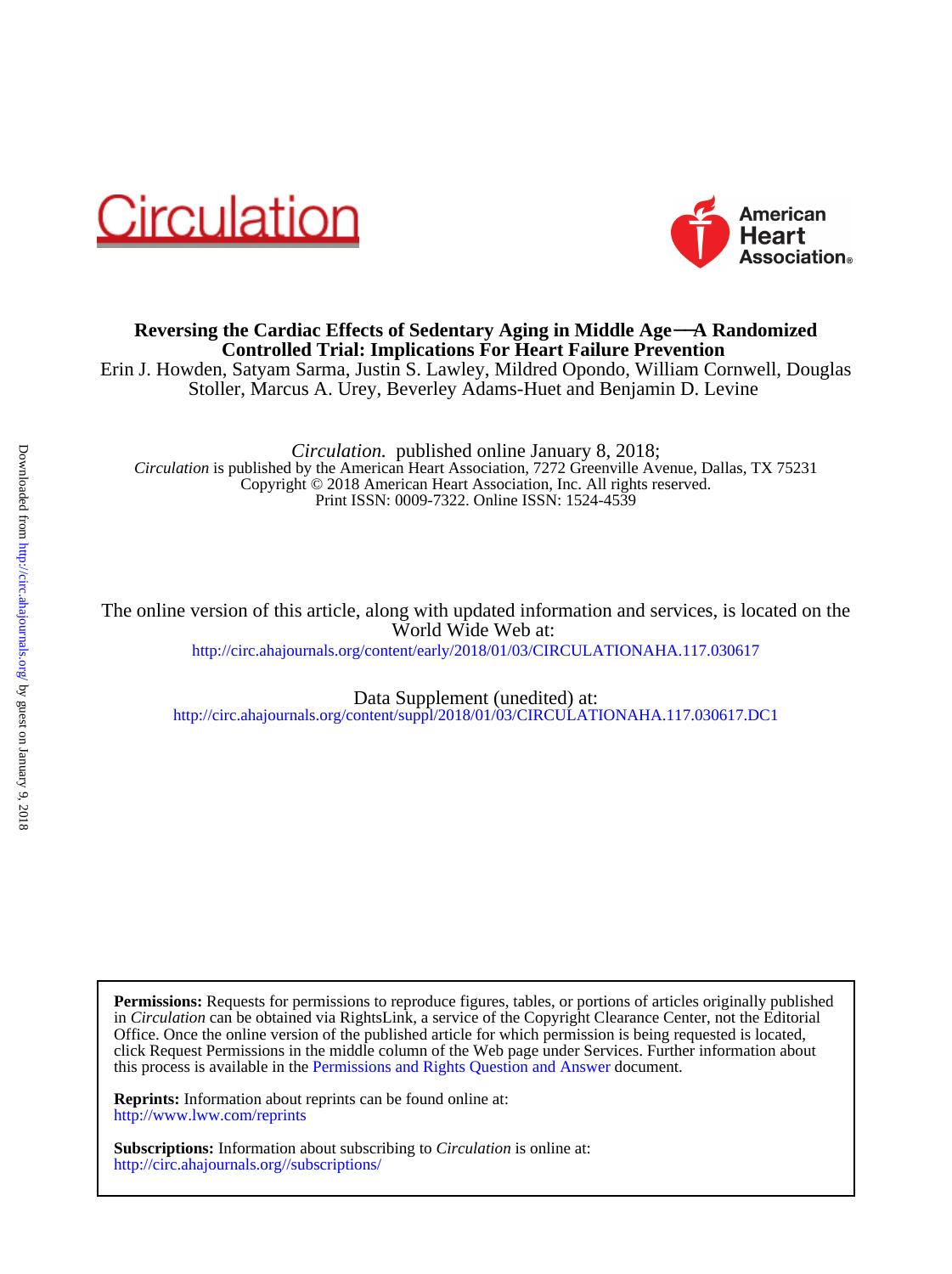### **SUPPLEMENTAL MATERIAL**

# **Reversing the Cardiac Effects of Sedentary Aging in Middle Age, A Randomized Controlled Trial: Implications For Heart Failure Prevention**

Authors: Erin J. Howden, PhD<sup>1,2,3</sup>, Satyam Sarma, MD<sup>1,2</sup>, Justin S. Lawley, PhD<sup>1,2</sup>, Mildred Opondo, MD<sup>1,4</sup>, William Cornwell, MD<sup>1,5</sup>, Douglas Stoller, MD, PhD<sup>1,2</sup>, Marcus A. Urey, MD<sup>1,2</sup>, Beverley Adams-Huet, MS<sup>2</sup>, Benjamin D. Levine, MD<sup>1,2</sup>

<sup>1</sup> Institute for Exercise and Environmental Medicine, Texas Health Presbyterian Hospital, Dallas TX 75231, United States

<sup>2</sup> University of Texas Southwestern Medical Center, Dallas, TX 75390, United States

<sup>3</sup> The Baker Heart and Diabetes Institute, Melbourne VIC 3004, Australia

<sup>4</sup> Stanford University, Stanford CA 94305, United States

<sup>5</sup> University of Colorado Anschutz Medical Campus, Aurora, CO 80045, United States

### **Supplemental Methods**

#### **Measurements**

**Exercise Testing.** Measurements of maximal oxygen uptake were performed at baseline, 10 months (after the peak training phase, described in detail above) and two years. At each testing session, VO2, hemodynamics and blood pressures were determined at the following treadmill conditions: 1) quiet standing rest, 2) low-intensity ( $\approx 30-45\%$  of VO<sub>2</sub>max; SS1) steady-state submaximal exercise, 3) moderate-intensity ( $\approx 60-75\%$  of VO<sub>2</sub>max; SS2) steady-state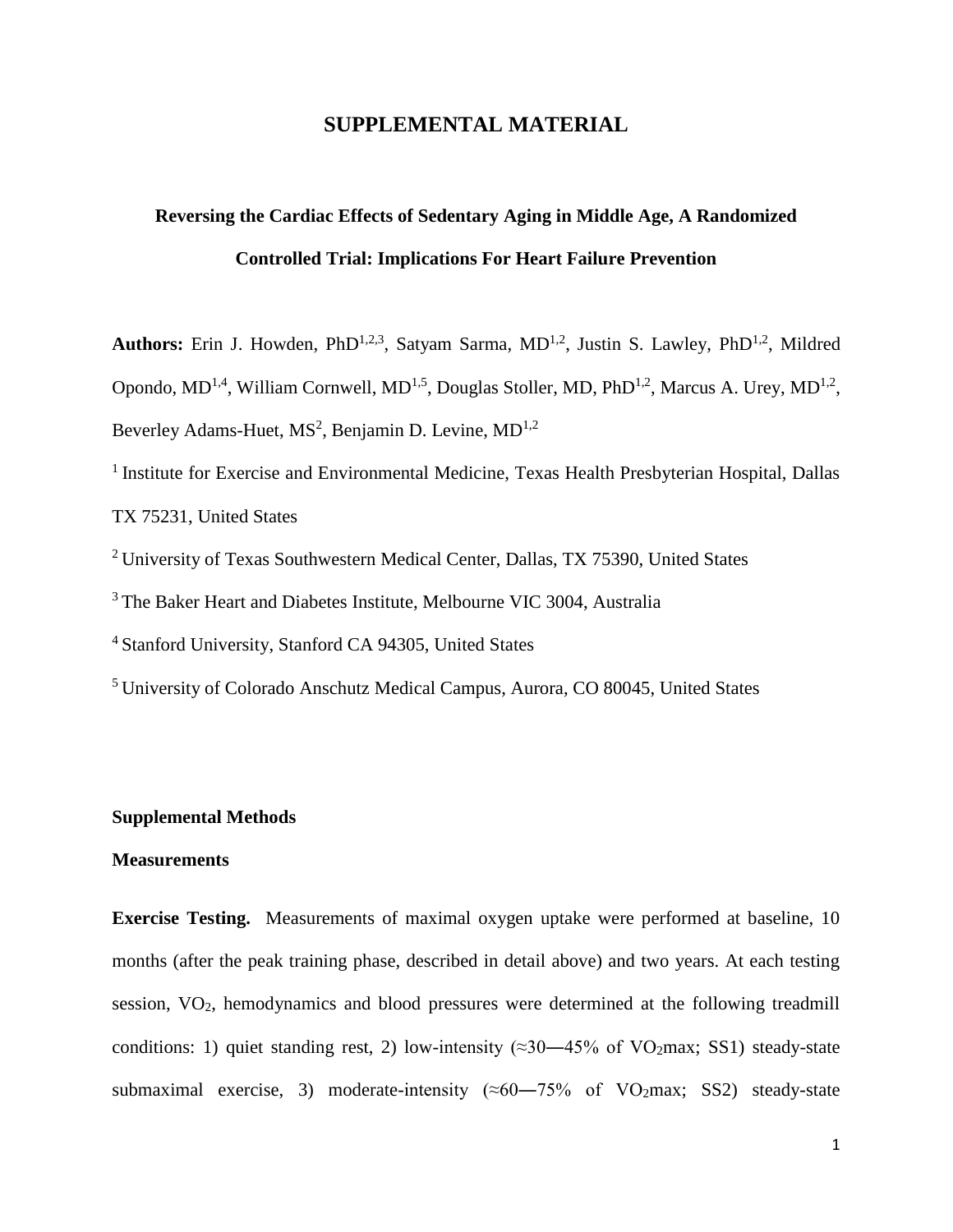submaximal exercise, and 4) maximal exercise. Two participants were tested on an upright cycle at the same conditions because of orthopedic limitations. Gas fractions were analyzed by mass spectrometry and ventilatory volumes by a Tissot spirometer, as previously reported.<sup>1</sup> Maximal oxygen uptake (VO<sub>2</sub>max) was defined as the highest oxygen uptake measured from at least a 30 second Douglas bag.

**Total blood volume.** Total blood volume (TBV) was measured using the carbon monoxide rebreathing method, modified from that described by Burge and Skinner, $<sup>2</sup>$  and has been reported</sup> in detail previously.<sup>3</sup> The typical error of this measurement expressed as a coefficient of variation (%) for test-retest reproducibility for hemoglobin mass, the primary calculation derived from the carbon monoxide distribution, is  $\approx 3\%$  for repeated measures in our laboratory.<sup>3</sup> To reduce the confounding effect of body size and composition on TBV, absolute values were scaled relative to total body mass (ml/kg).

#### **Supplemental Results**

#### **Compliance with Prescribed Exercise Training**

Participants in the ExT group maintained excellent compliance with the two-year exercise intervention (mean  $88\pm11\%$ ). Six participants maintained almost perfect compliance to the prescribed training (completing ≥97% of prescribed sessions). Supplemental Figure 1 depicts the average monthly training load over the course of the study. As expected, TRIMPs increased in response to the progressive increase in training volume from month  $1 - 6$ , before remaining relatively stable during the peak training phase (months 6 - 9). After completion of the peak phase, participants maintained a relatively constant training load, which equated to approximately 3 hours/week of aerobic exercise.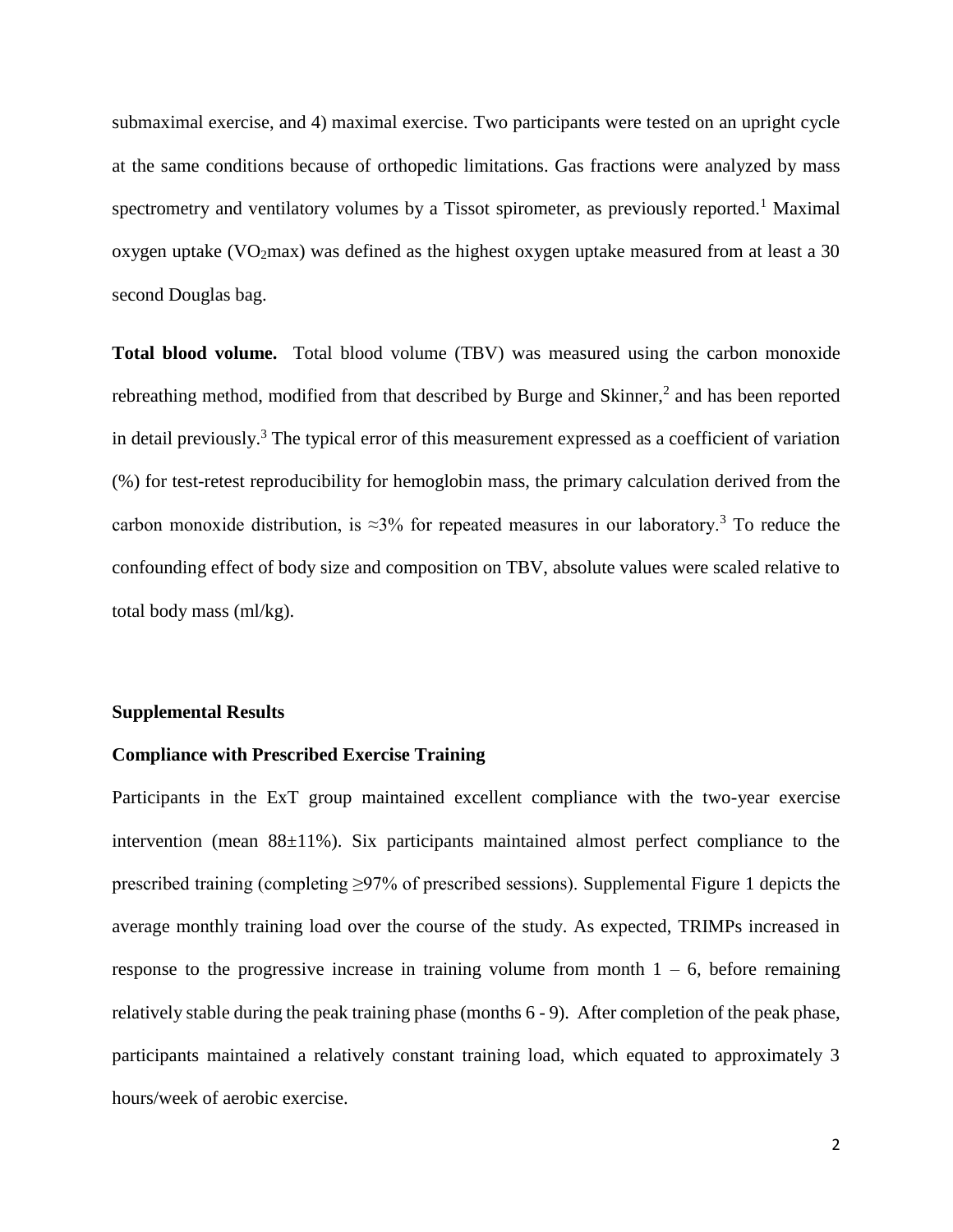|                      | HR bpm       |             | <b>MAP</b> mmHg |             |              | SV mL           | <b>PCWP</b> mmHg                 |                     |
|----------------------|--------------|-------------|-----------------|-------------|--------------|-----------------|----------------------------------|---------------------|
|                      | <b>Pre</b>   | <b>Post</b> | <b>Pre</b>      | <b>Post</b> | <b>Pre</b>   | <b>Post</b>     | <b>Pre</b>                       | <b>Post</b>         |
| <b>Control Group</b> |              |             |                 |             |              |                 |                                  |                     |
| <b>Baseline</b>      | $63(60-66)$  | $62(59-64)$ | $83(80-85)$     | $82(79-85)$ | $76(71-80)$  | $78(73-83)$     | $12.0(11.2 - 12.8)$              | $11.8(10.9-12.6)$   |
| LBNP-                | $64(61-67)$  | $64(61-68)$ | $80(77-83)$     | 84 (82-86)  | $67(61-73)$  | $68(62 - 74)$   | $7.4(6.8-8.0)$                   | $7.8(7.1-8.5)$      |
| 15mmHg               |              |             |                 |             |              |                 |                                  |                     |
| LBNP-                | $72(67-76)$  | $71(66-76)$ | $82(79-85)$     | $82(78-85)$ | 54 (49-60)   | $60(54-66)$     | $5.3(4.7-6.0)$                   | $5.7(5.1-6.3)$      |
| 30mmHg               |              |             |                 |             |              |                 |                                  |                     |
| Baseline             | $68(65-70)$  | 68 (64-72)  | 78 (76-80)      | 79 (76-82)  | 78 (72-84)   | $80(74-86)$     | $10.5(9.7 - 11.3)$               | $10.1 (9.4 - 10.8)$ |
| NS 15 ml/kg          | $756(72-79)$ | 76 (71-80)  | $80(77-83)$     | 81 (78-83)  | $87(81-95)$  | 91 (84 - 97)    | $16.2(15.4 - 16.9)$              | $15.9(15.1 - 16.7)$ |
| $NS 30$ ml/kg        | $81(76-85)$  | 79 (74-83)  | 84 (80-88)      | 83 (81-86)  | 91 (84 - 99) | 93 (86 101)     | $19.6(19.0-20.3)$                | $19.3(18.5-20.2)$   |
| <b>ExT Group</b>     |              |             |                 |             |              |                 |                                  |                     |
| <b>Baseline</b>      | $61(58-64)$  | 56 (53-59)  | $80(78-83)$     | $80(77-83)$ | $78(72-85)$  | 84 (76 - 92)    | $11.6(11.1 - 12.2)$              | $11.8(11.2 - 12.5)$ |
| LBNP-                | $63(60-66)$  | $59(55-62)$ | 80 (79-82)      | 79 (76-81)  | $70(64-76)$  | $74(66-82)$     | $7.1(6.5 - 7.7)$                 | $7.3(6.5-8.1)$      |
| 15mmHg               |              |             |                 |             |              |                 |                                  |                     |
| LBNP-                | $71(68-75)$  | $65(61-68)$ | 79 (76-81)      | $80(77-82)$ | $59(52-65)$  | $62(54-69)$     | $5.0(4.6-5.5)$                   | $5.0(4.4-5.6)$      |
| 30mmHg               |              |             |                 |             |              |                 |                                  |                     |
| Baseline             | $67(63-70)$  | $63(59-66)$ | 78 (76-79)      | 76 (73-78)  | $79(73-85)$  | $90(82-99)$     | $10.4(9.8-10.9)$                 | $10.5(10.0-11.0)$   |
| NS 15 ml/kg          | $75(71-79)$  | $69(64-74)$ | $80(77-82)$     | 76 (73-79)  | 91 (84 - 97) | $102(93 - 111)$ | $15.8(15.3 - 16.3)$              | $15.9(15.3 - 16.5)$ |
| $NS 30$ ml/kg        | $76(71-81)$  | $72(67-77)$ | 81 (79-84)      | $80(77-82)$ | $91(85-98)$  |                 | $104(95-114)$ 19.6 (19.0 - 20.2) | $18.9(18.2 - 19.7)$ |

**Supplemental Table 1. Effect of Exercise Training on Hemodynamic Response to Preload Manipulation**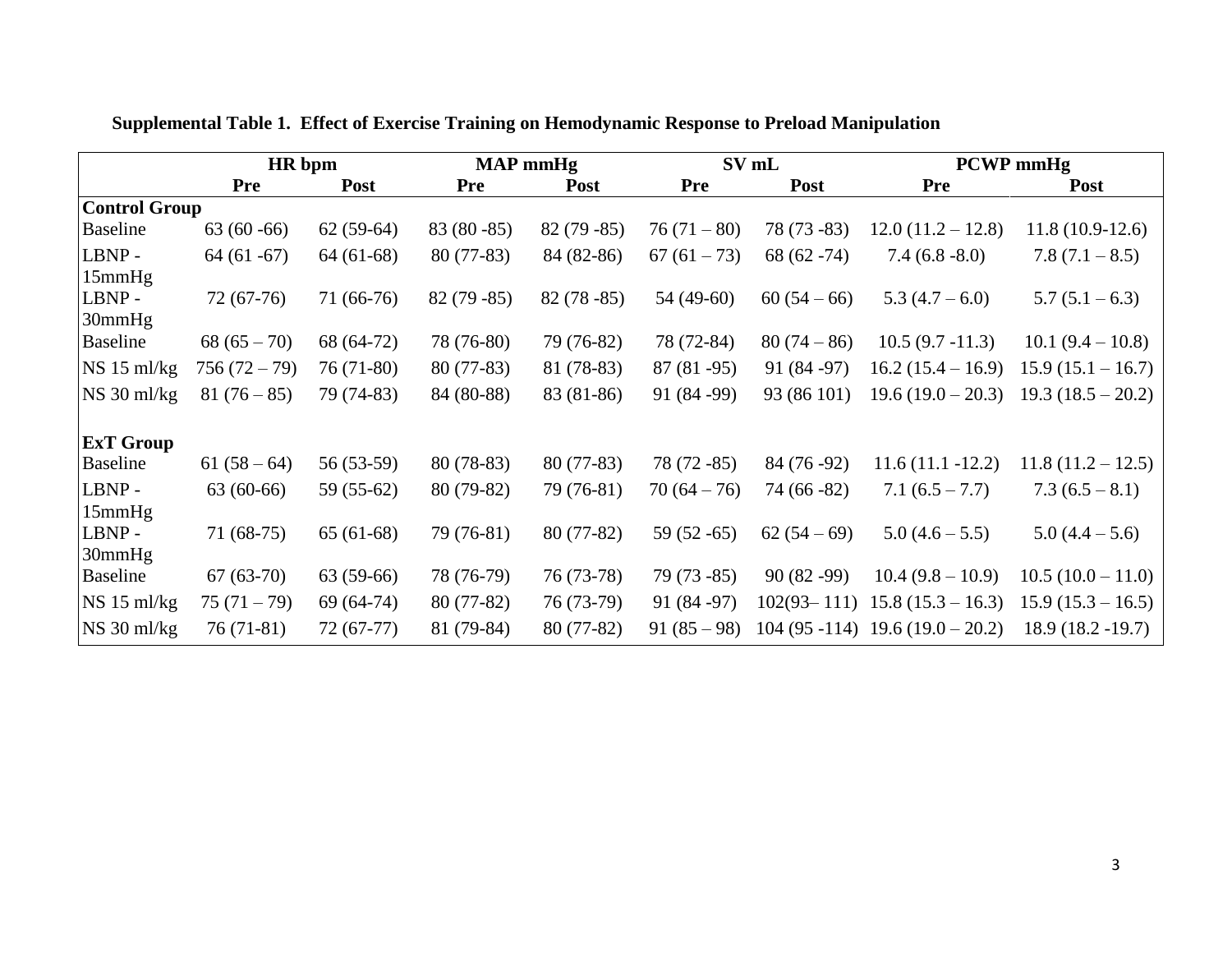

**Supplemental Figure 1.** Training impulse (mean 95% CI). Mean monthly training load recorded in ExT participants over the two-years. Note the progressive increase in training volume over the first 6 months of the study, before participants completed a 4 month peak phase (6-9months), followed by 14 months of "maintenance training" were training load was kept constant.